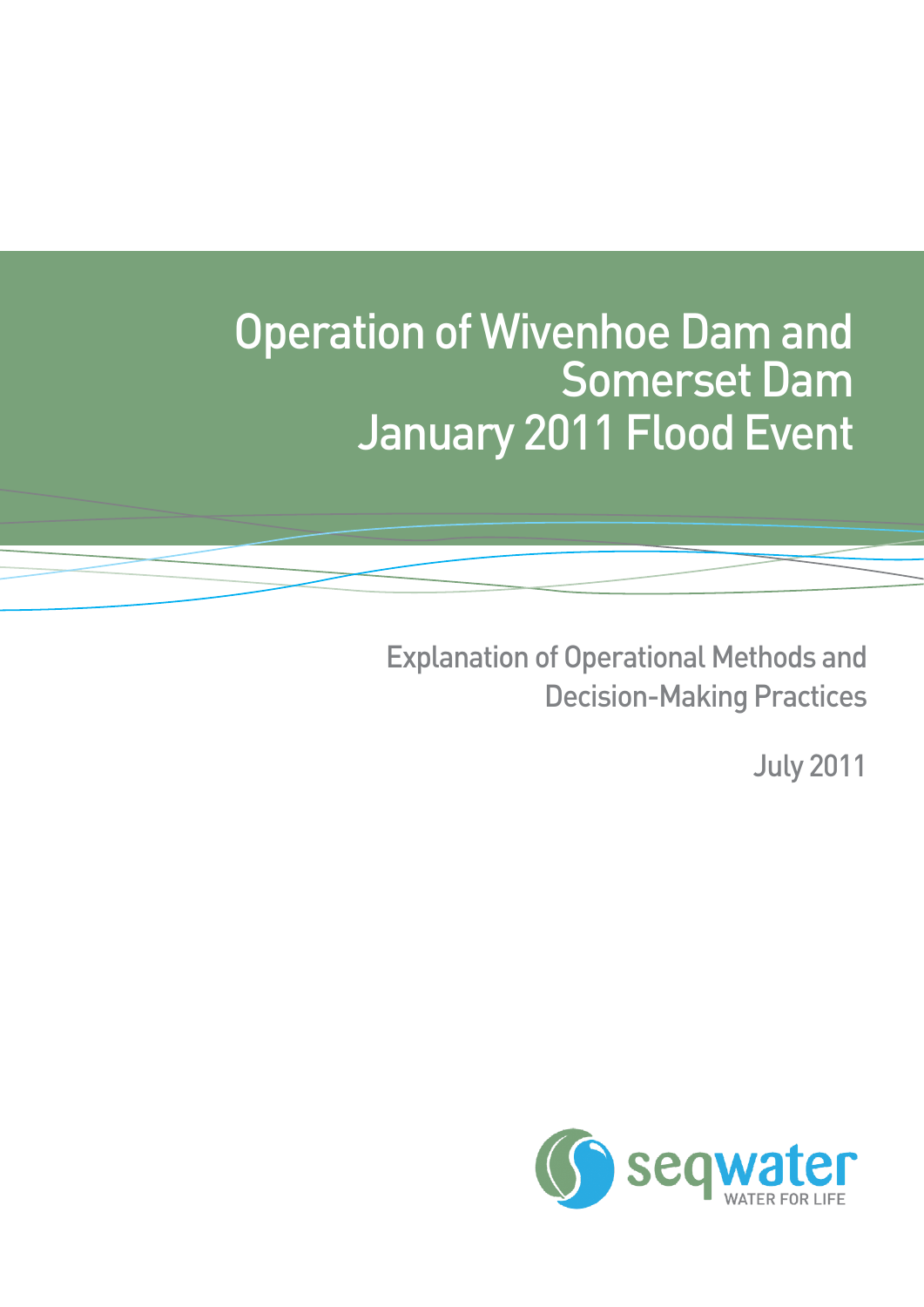# **Table of Contents**

| $\mathbf 1$             |       |                                                                              |  |
|-------------------------|-------|------------------------------------------------------------------------------|--|
|                         | 1.1   |                                                                              |  |
|                         | 1.2   |                                                                              |  |
| $\mathbf{2}$            |       | REAL TIME FLOOD MODEL AND FLOOD EVENT DECISION-MAKING  4                     |  |
|                         | 2.1   |                                                                              |  |
|                         | 2.2   |                                                                              |  |
|                         | 2.3   |                                                                              |  |
|                         | 2.4   |                                                                              |  |
| 3                       |       |                                                                              |  |
|                         | 3.1   |                                                                              |  |
|                         | 3.2   |                                                                              |  |
|                         | 3.3   |                                                                              |  |
|                         | 3.4   |                                                                              |  |
|                         | 3.4.1 |                                                                              |  |
|                         | 3.4.2 |                                                                              |  |
|                         | 3.4.3 |                                                                              |  |
|                         | 3.4.4 |                                                                              |  |
|                         | 3.4.5 |                                                                              |  |
| $\overline{\mathbf{A}}$ |       |                                                                              |  |
|                         | 4.1   |                                                                              |  |
|                         | 4.2   |                                                                              |  |
|                         | 4.3   |                                                                              |  |
|                         | 4.4   |                                                                              |  |
|                         | 4.5   |                                                                              |  |
| 5                       |       |                                                                              |  |
|                         | 5.1   |                                                                              |  |
|                         | 5.2   |                                                                              |  |
|                         | 5.3   | Using lake level predictions generated from forecast rainfall information to |  |
|                         |       |                                                                              |  |
| 6                       |       |                                                                              |  |
|                         | 6.1   |                                                                              |  |
|                         | 6.2   |                                                                              |  |
|                         | 6.3   |                                                                              |  |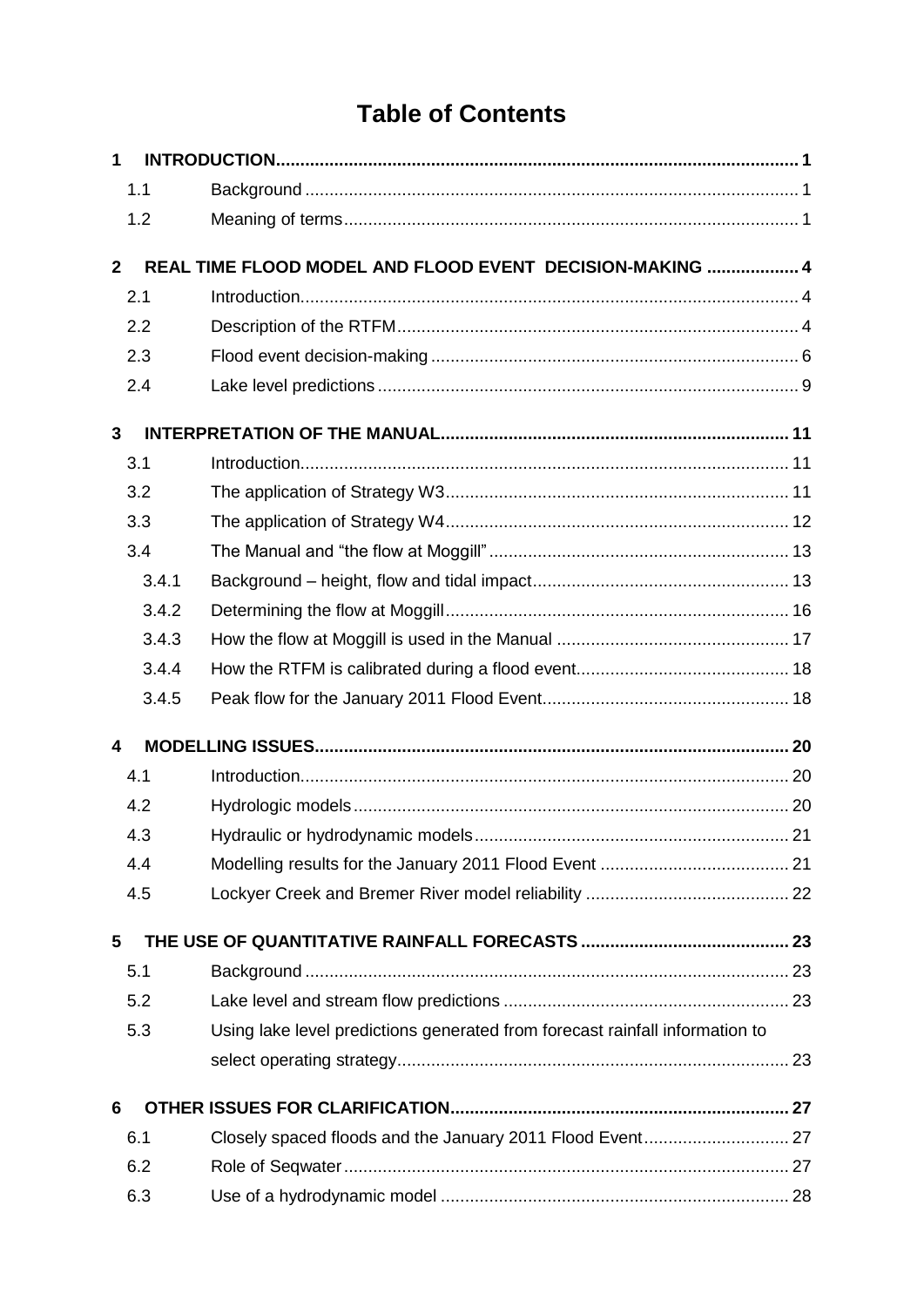# **1 INTRODUCTION**

#### **1.1 Background**

Managing the operation of Wivenhoe Dam and Somerset Dam during flood events is a complex and highly technical task which requires a detailed understanding of the following matters:

- The Manual of Operational Procedures for Flood Mitigation at Wivenhoe Dam and Somerset Dam (Revision 7) (the Manual).
- The process used for operational decision-making during flood events impacting the Dams.
- The details of the many modelling components of the Real Time Flood Model.
- The operation of the Real Time Flood Model and the ways it is used to support operational decision-making during flood events.
- The strategy evaluation and risk assessment processes used by the Flood Engineers to make operational decisions during flood events.
- The best practice methods associated with determining stream flow measurements in real time.
- The basic principles of hydrologic modelling associated with estimating flood flows in large river catchments.
- The qualitative and quantitative rainfall forecasts issued by the Bureau of Meteorology (BoM) and how these forecasts should be applied.

This report aims to explain some of the fundamental elements of managing the Dams during flood events. However, its aim is not to fully inform unskilled readers as to the detail of all modelling and processes used. To develop a comprehensive understanding of this process requires tertiary qualifications in civil engineering or hydrology and several months training. It is therefore not possible to properly impart engineering knowledge of this nature or level through a written report such as this

# **1.2 Meaning of terms**

In this report, the following terms are defined as below:

**"Act"** means the Water Supply (Safety and Reliability) Act 2008;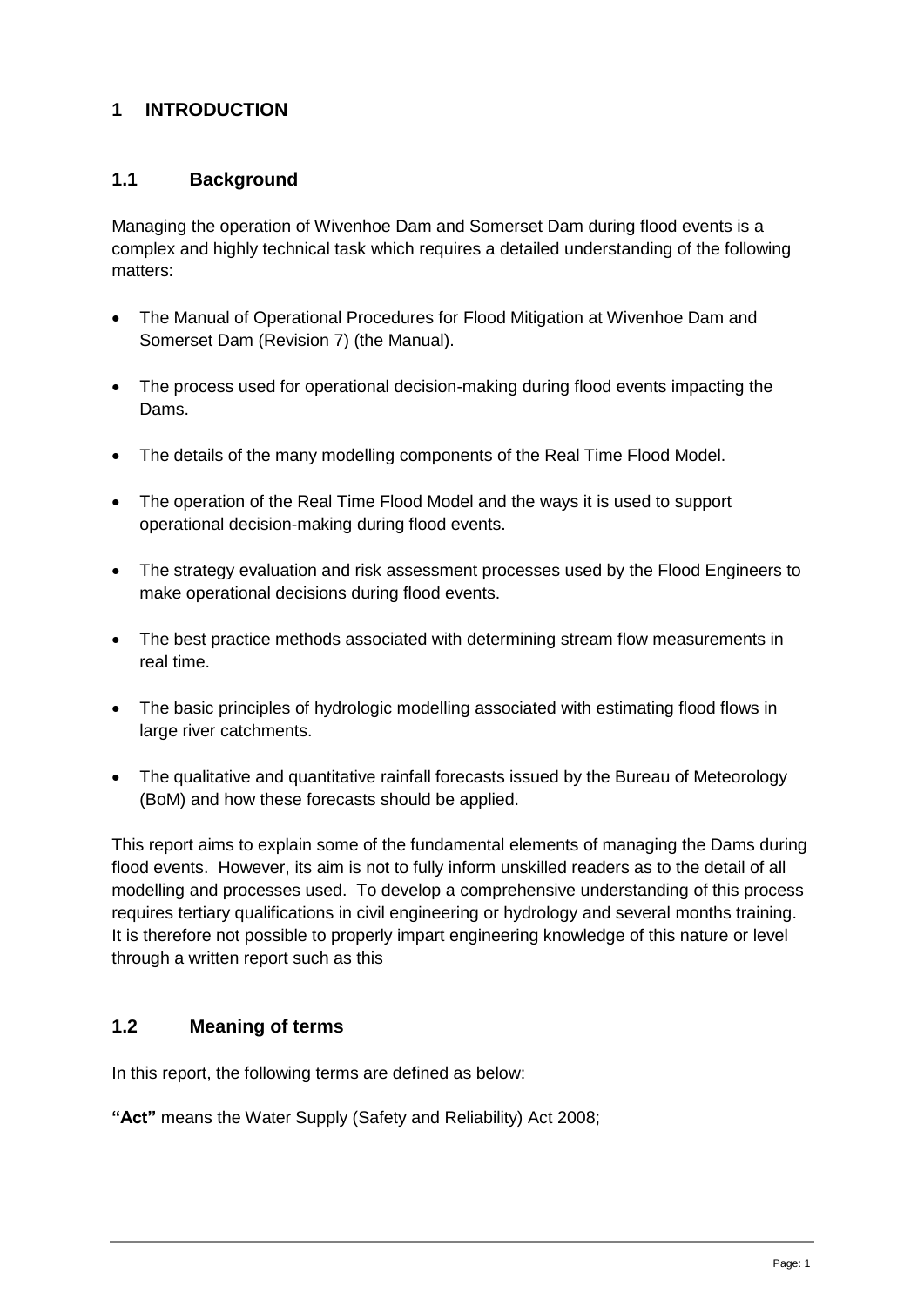**"AEP"** means Annual Exceedance Probability, the probability of a specified event being reached or exceeded in any one year. This may be expressed as a ratio (e.g. 1 in Y) or a percentage;

**"AHD"** means Australian Height Datum;

**"ALERT"** means Automated Local Evaluation in Real Time System, a system of monitoring and displaying rainfall and water level data. It is a combination of field stations, communication networks and data collection software;

**"AR&R"** means *Australian Rainfall and Run-off (Book 6),* The Institution of Engineers Australia (Engineers Australia) national guidelines for the estimation of design flood characteristics;

**"BoM"** means the Bureau of Meteorology;

**"Commission"** means the Queensland Floods Commission of Inquiry;

**"Controlled Document"** means a document subject to managerial control over its contents, distribution and storage. It may have legal and contractual implications;

**"Dams"** means Wivenhoe Dam and Somerset Dam;

**"DERM"** means the Queensland Government department, the Department of Environment and Resource Management;

**"EL"** means elevation in metres Australian Height Datum;

**"Enviromon"** is the Bureau of Meteorology data collection software used to collect and display rainfall and water level data;

"**FEWS**" means Flood Early Warning System and relates to the Delft-Fews flood management software developed by Deltares;

**"Flood Engineer"** means a person designated to direct flood operations at the Dams in accordance with Section 2.4 of the Manual;

**"Flood Engineers"** means the collective group of persons who individually have designation as a **Flood Engineer**;

**"Flood Event"** is a situation where the Duty Flood Operations Engineer expects the water level in either of the Dams to exceed the Full Supply Level;

**"Flood Event Report"** means the report prepared by Seqwater on the operation of Somerset Dam and Wivenhoe Dam during the January 2011 Flood Event, dated 2 March 2011;

**"Flood Operations Centre"** means the office location used by Flood Operations Engineers during a flood event to manage the event;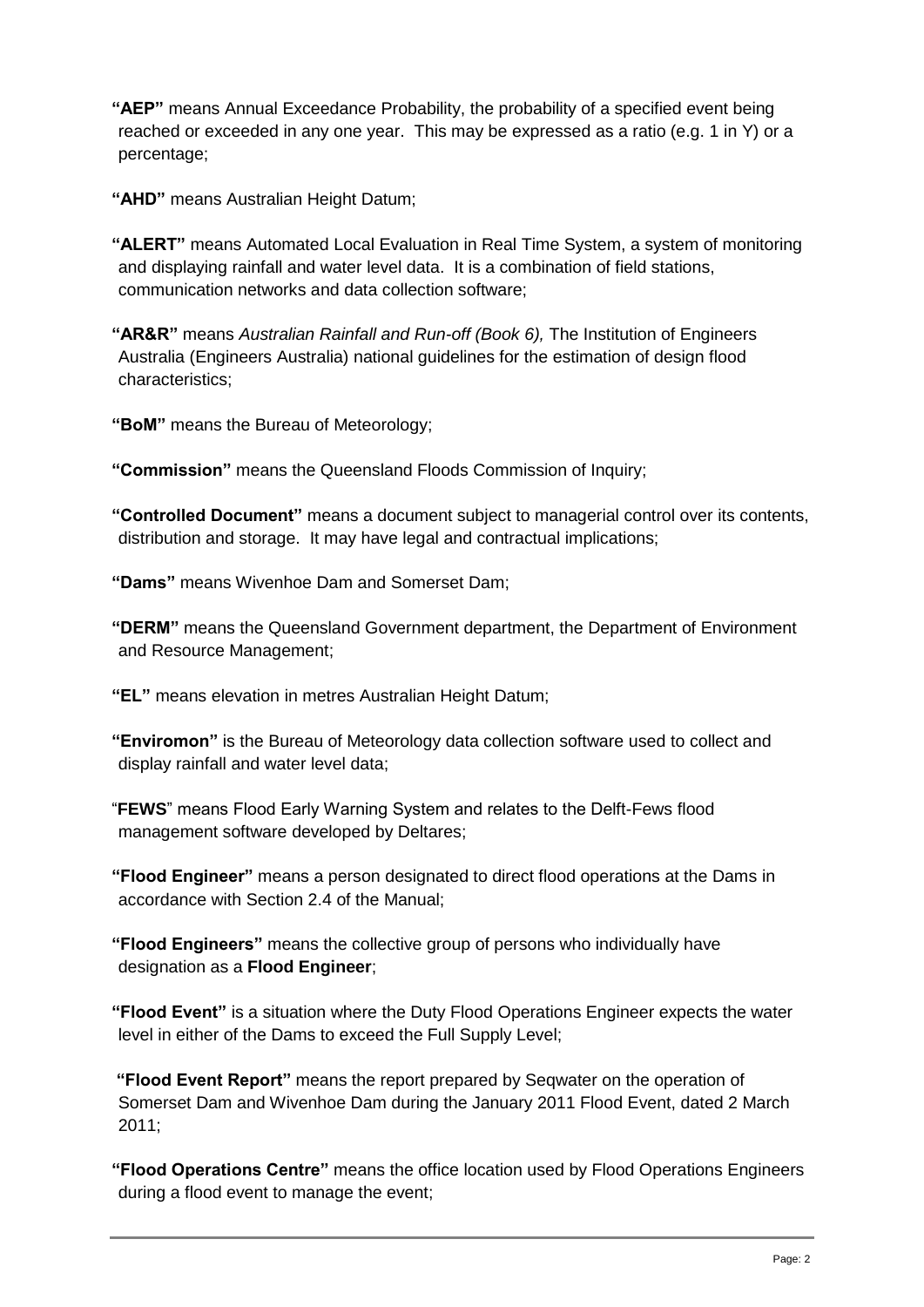**"FLOOD-Col"** is the data collection software used in the Flood Operations Centre to collect and display rainfall and water level data;

**"FLOOD-Ops"** is the modelling software used in the Flood Operations Centre to model the runoff from the catchments;

**"FSL" or "Full Supply Level"** means the level of the water surface when the reservoir is at maximum operating level, excluding periods of flood discharge;

**"Gauge"** when referred to in (m) means river level referenced to AHD or a local datum, and when referred to in (m<sup>3</sup>/s) means flow rate in cubic metres per second;

**"Manual"** or **"Manual of Operational Procedures for Flood Mitigation at Wivenhoe Dam and Somerset Dam"** means the current version of the Manual (Revision 7);

"m<sup>3</sup>/s" means a rate of water flow being one cubic metre of water per second or 1,000 litres of water per second;

**"Operating Target Line"** means the Wivenhoe/Somerset Operating Target Line from Strategy S2 of the Manual;

**"QPF"** means Quantitative Precipitation Forecast provided by the Bureau of Meteorology and is an estimate of the predicted rainfall in millimetres, usually in the next 24 hours;

**"Rating"** means the relationship between height and flow at gauging stations, demonstrated using a Rating Curve or Rating Table;

**"RTFM"** means Real Time Flood Model and is a combination of Flood-Col, Flood-Ops and other ancillary software;

**"Seqwater"** means the Queensland Bulk Water Supply Authority, trading as Seqwater;

**"URBS"** means Unified River Basin Simulator.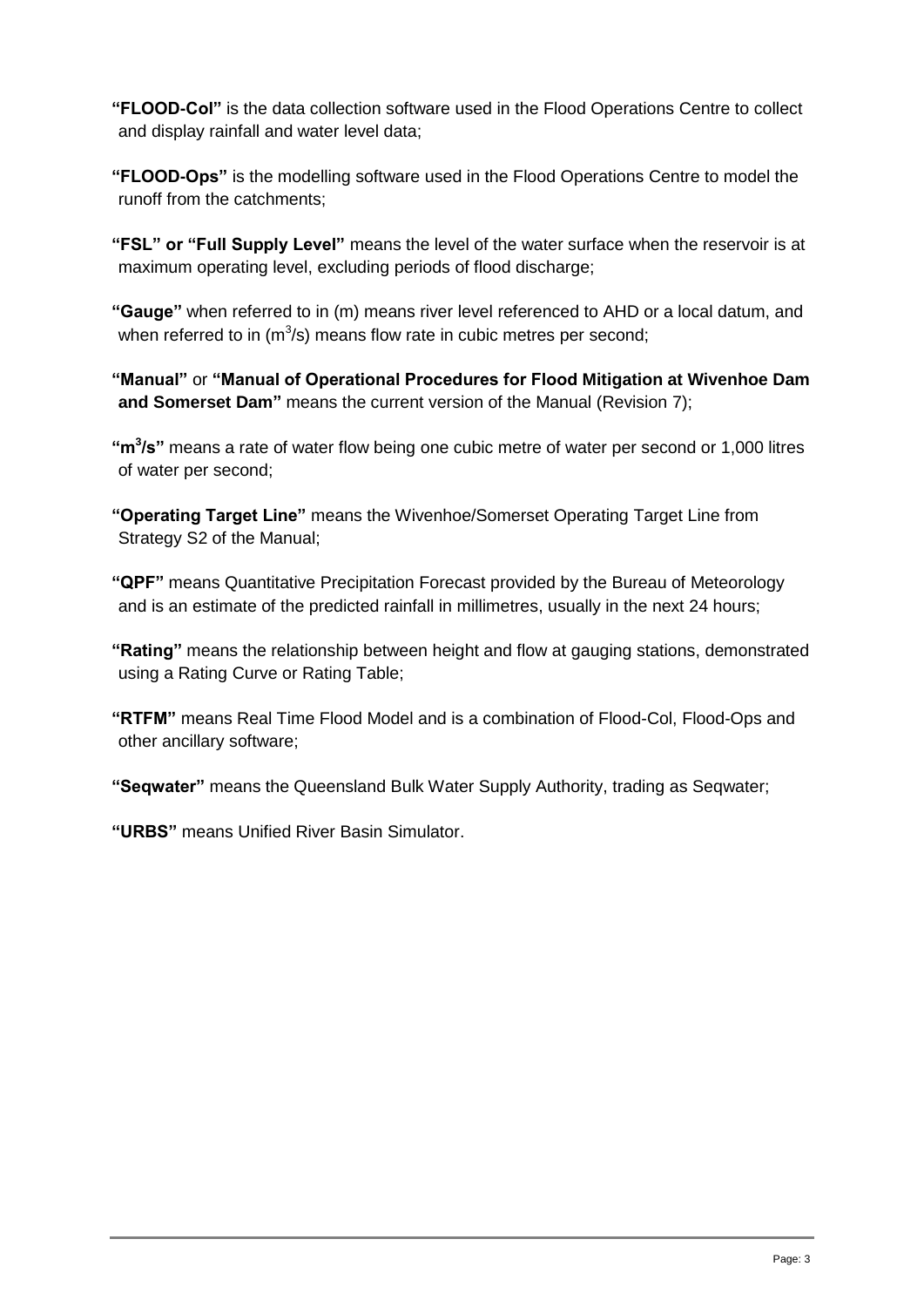# **2 REAL TIME FLOOD MODEL AND FLOOD EVENT DECISION-MAKING**

# **2.1 Introduction**

The Real Time Flood Model (RTFM) is the basic tool used by engineers and hydrologists when making decisions during flood events impacting Wivenhoe Dam and Somerset Dam. A basic understand of the RTFM, its many components, and how they are used to support decision-making, is fundamental to developing an understanding of how flood events are managed.

# **2.2 Description of the RTFM**

The RTFM is not a single component or model, but a suite of tools used to support flood operations decision-making. The term RTFM is used to broadly describe three main individual components and models and a number of supporting components, models and processes that are used to support flood operations decision-making in accordance with the Manual. This collection of individual components and models was used during the January 2011 Flood Event.

All components and models run independently and separately, some discretely at selected time intervals, and some on a continuous basis. However, each of the components share data and are interdependent. A brief description of the three main individual components is as follows:

- Flood-Col the component that captures rainfall and stream height (including Dam height) data in real time and processes the data for input into Flood-Ops. This component runs continuously and can output data to Flood-Ops at any selected point in time.
- Flood-Ops the component that processes rainfall data to estimate stream flow hydrographs. It contains a number of individual WT42 catchment models that provide coverage over the Somerset and Wivenhoe Dam Catchments, as well as the Lockyer Creek, Bremer River and Pine River Catchments. These models run at discrete times selected by the Flood Engineers based on how rainfall is occurring in the Brisbane River and Pine River Basins. The run times for Flood-Ops during the January 2011 Flood Event are contained in the Flood Event Report. Output from Flood-Ops changes as rainfall occurs and forecasts change and the Flood Engineers generally select model run times with this in mind. The output from this component is used in the Gate Operations Spreadsheet Model.
- Gate Operations Spreadsheet Model the component that is used to evaluate a broad range of gate operations strategies and to calibrate the flow hydrographs from Flood-Ops to actual lake levels and river levels. Broadly, it determines dam water levels based on inflows determined from the Flood-Ops models and allows the Flood Engineers to investigate a range of gate operating strategies to determine the most appropriate strategy at any point in time. To support this process, it provides a broad range of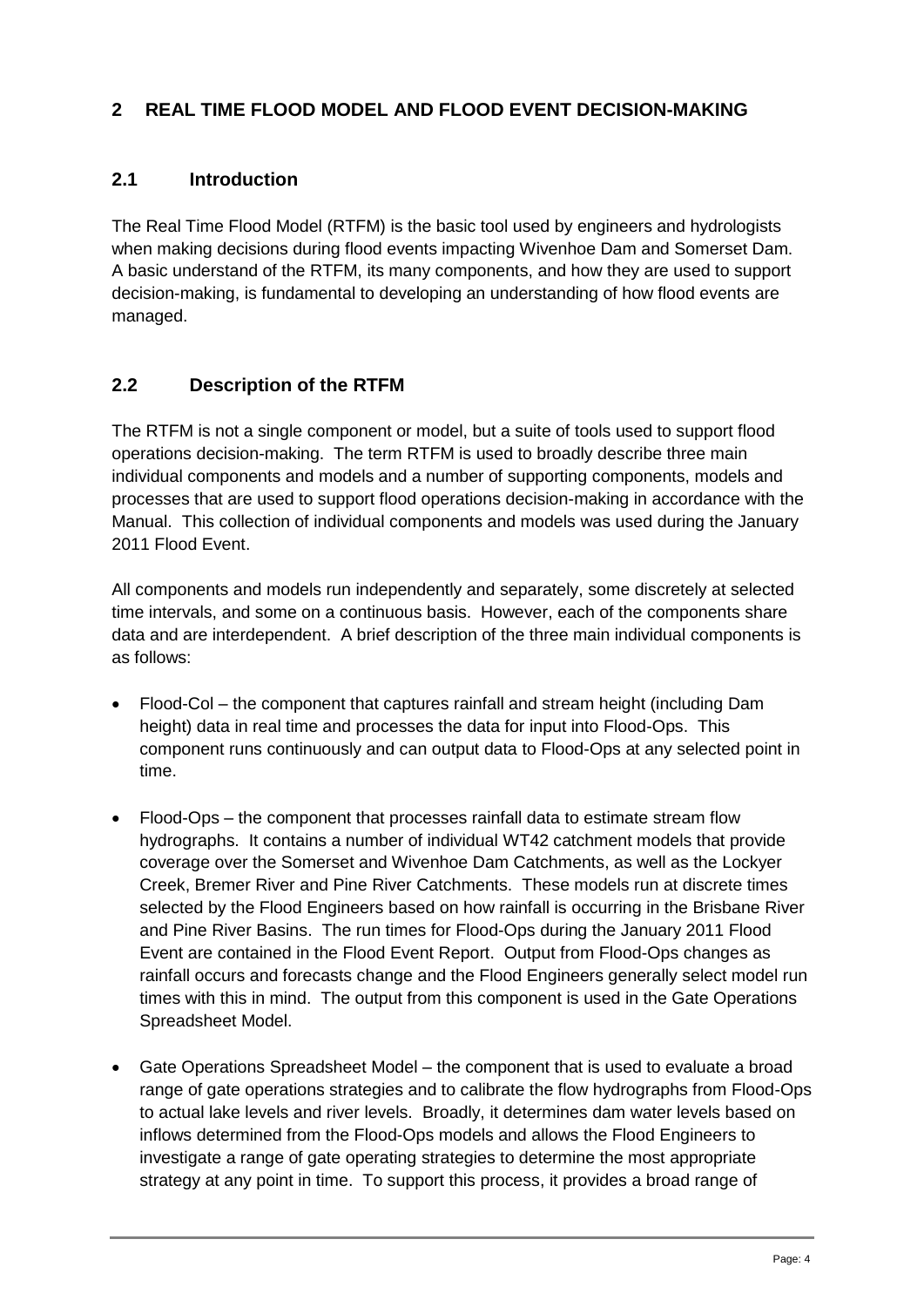outputs that are used to evaluate potential gate operations strategies. These outputs include:

- o A graphical output showing Dam inflows and the flows generated from the Lockyer and Bremer catchments.
- o A graphical output showing inflows and outflows to and from Somerset Dam.
- o A graphical output showing actual and modelled lake levels in Somerset Dam.
- $\circ$  A graphical output showing inflows and outflows to and from Wivenhoe Dam plus modelled Brisbane River flows at Lowood and Moggill.
- $\circ$  A graphical output showing actual and modelled lake levels in Wivenhoe Dam.
- o A graphical output comparing lake levels in Somerset Dam to those in Wivenhoe Dam (interaction examination).

Flood Engineers continuously run the Gate Operations Spreadsheet Model to regularly evaluate various gate operations strategies. Options are evaluated in accordance with the Manual, with the aim of selecting the most appropriate strategy at any point in time. During this process the Flood Engineers constantly validate and adjust the calibration of the model to match model results against actual data from Flood-Col.

Accordingly, the Gate Operations Spreadsheet Model runs using continuously changing inputs rather than static singular inputs and therefore it never assumes or relies on a certain strategy or gate opening option. To reflect the constantly changing nature of a flood event, this model uses iterative evaluation of gate opening strategies and no single strategy is ever assumed to be the best option moving forward, as new strategies are constantly evaluated.

The January 2011 Flood Event Report contained "snapshots" of the results of the continuously changing Gate Operations Spreadsheet Model, at discrete points in time coinciding with discrete Flood-Ops model runs. However, these snapshots were not necessarily the assumed strategy moving forward from that point in time because when considered in isolation, they do not provide a complete view of the gate strategy option evaluation process that was occurring during the periods that these snapshots were taken. Snapshots of the Gate Operations Spreadsheet Model taken at other times (such as at times between Flood-Ops model runs) would show different results for predicted lake levels and all other outputs.

To support the operation of each of these three models during the January 2011 Flood Event, the Flood Engineers also used the following components, models and processes:

 Enviromon – this component runs continuously and is used to collect data from field stations and support the validation of Flood-Col. It can also be used as a replacement for Flood-Col should Flood-Col fail.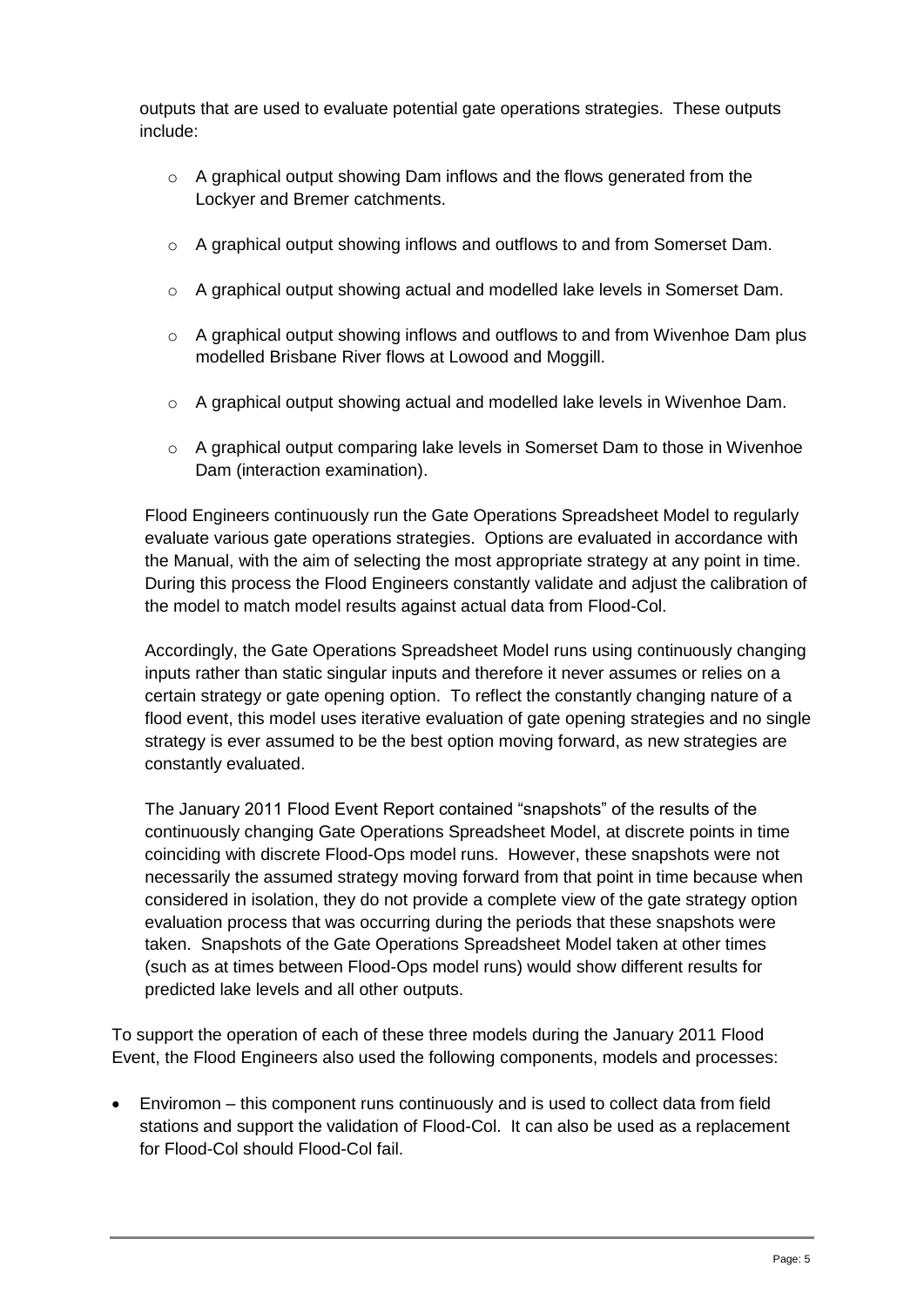- URBS these models run at discrete times selected by the Flood Engineers and are used to support the models contained in Flood-Ops. The collection of URBS models can also be used as a replacement for Flood-Ops should Flood-Ops fail.
- Model Calibration Processes the Flood Engineers adjust model parameters in real time to ensure the overall model response is consistent with recorded response. This provides a check as to how output from Flood-Ops and the Gate Operations Spreadsheet Model is tracking against actual values. This operation is undertaken at key locations. The frequency of this operation at each location is determined by the Flood Engineers, based on the stage of the Event.

In summary, the RTFM is a term used to describe a collection of individual components, models and processes which, during the January 2011 Flood Event, included:

- Flood-Col
- Flood-Ops (incorporating the WT42 Models)
- Gate Operations Spreadsheet Models
- Enviromon
- URBS Models
- Model Calibration Processes.

#### **2.3 Flood event decision-making**

By their nature, flood events can be continually changing and the decision-making process currently used by the Flood Engineers accounts for this. During a flood event impacting Wivenhoe and Somerset Dams, rainfall that varies in intensity and distribution is continuously experienced throughout the  $14,000$ km<sup>2</sup> catchment area of the Brisbane Basin. While rainfall forecasts provide an indication of what may occur, as experienced in January 2011, forecasts can be a poor indication of what is actually experienced. Accordingly, Flood Engineers must constantly react and adapt to circumstances that can change in unexpected ways. This requires a constant evaluation of gate opening strategies that often change hour to hour and certainly a gate opening strategy that may appear appropriate at a certain time during a flood event may be less optimal just a short time later. This is the nature of managing operational decisions in real time during flood events.

Decisions made during flood events are professional engineering judgments made by the Flood Engineers in accordance with the Manual, using data provided by the components, models and processes that comprise the RTFM. All decisions involve a broad risk assessment process and are made to minimise the risks that have the potential to adversely impact the community. All decisions are made using the following principles that are also contained in the Flood Event Report:

 The safety of the public is a primary consideration when making flood releases from the Dams. Every attempt is made to ensure public roads are closed prior to inundation by Dam outflows and that authorities are provided with enough time to prepare communities for the possibility of isolation, and to undertake evacuations.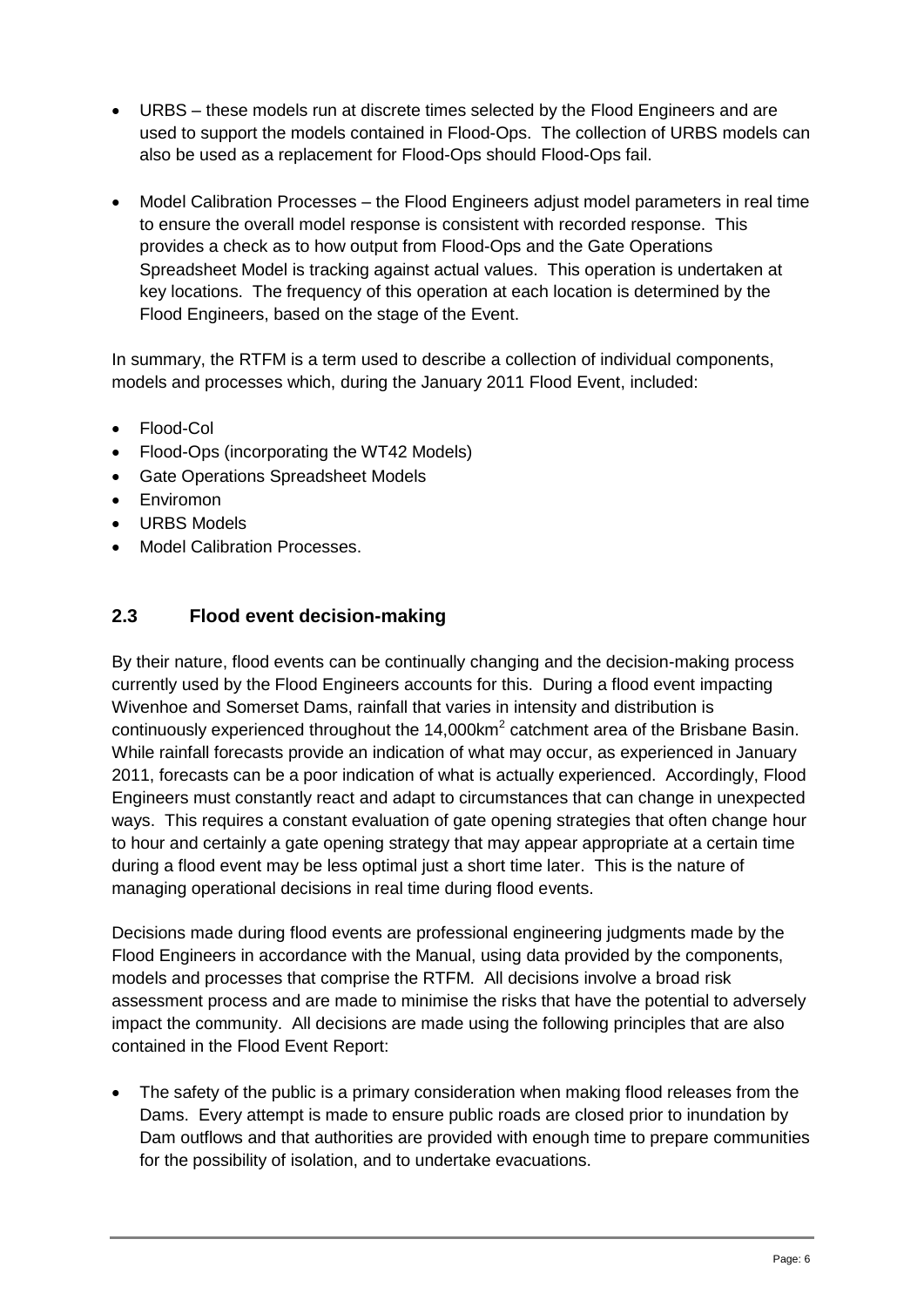Every attempt is also made to ensure urban damage is minimised, and that Dam outflows, with the potential to contribute to urban damage, are delayed until it is apparent no other options are available without risking the safety of the Dams.

For a number of years, Seqwater has been proactively examining ways to quantify the qualitative risk assessment process used during the January 2011 Flood Event and generally in flood event decision-making. The FEWS Project, commenced by Seqwater in 2008, is an example of Seqwater"s proactive approach in this area. However, until technology allows the BoM to assign quantitative probabilities to a range of provided forecasts (ensemble forecasts), the scope to introduce a quantitative risk assessment process in flood event decision-making is extremely limited.

Decisions relating to Wivenhoe and Somerset Dams take into account a number of risk assessment factors as described below. Firstly, a range of gate operating strategies are evaluated using the Gate Operations Spreadsheet Model with the following outputs of the model considered using the following processes:

- An examination of qualitative and quantitative forecast rainfall information from the BoM, including forecasts associated with the movement of weather systems.
- An examination of a combined graph showing Dam inflows and the flows generated from the Lockyer and Bremer catchments. This provides an opportunity to broadly assess the flood event and whether flood flows generated from the various catchments are approaching or have passed likely peak values.
- An examination of a combined graph showing inflows and outflows to and from Somerset Dam. This allows a gate operations strategy to be examined with respect to its specific impact on Somerset Dam. It also allows a judgement to be made on whether the strategy is appropriate for the Dam and whether a change in strategy is required or is likely to be required under the gate operations strategy being examined.
- An examination of a combined graph showing actual and modelled lake levels in Somerset Dam. This allows a gate operations strategy to be examined with respect to its specific impact on Somerset Dam. It also allows a judgement to be made on whether the strategy is appropriate for the Dam and whether a change in strategy is required or is likely to be required under the gate operations strategy being examined.
- An examination of a combined graph showing actual and modelled lake levels in Wivenhoe Dam. This allows a gate operations strategy to be examined with respect to its specific impact on Wivenhoe Dam. It also allows a judgement to be made on whether the strategy is appropriate for the Dam and whether a change in strategy is required or is likely to be required under the gate operations strategy being examined.
- An examination of a combined graph showing actual lake levels in both Wivenhoe and Somerset Dams. This is used to optimise the combined flood storages of the Dams in accordance with the requirements of the Manual. During evidence provided to the Queensland Floods Commission of Inquiry (Commission), this graph was referred to as the "interaction curve" and the "Target Operating Line".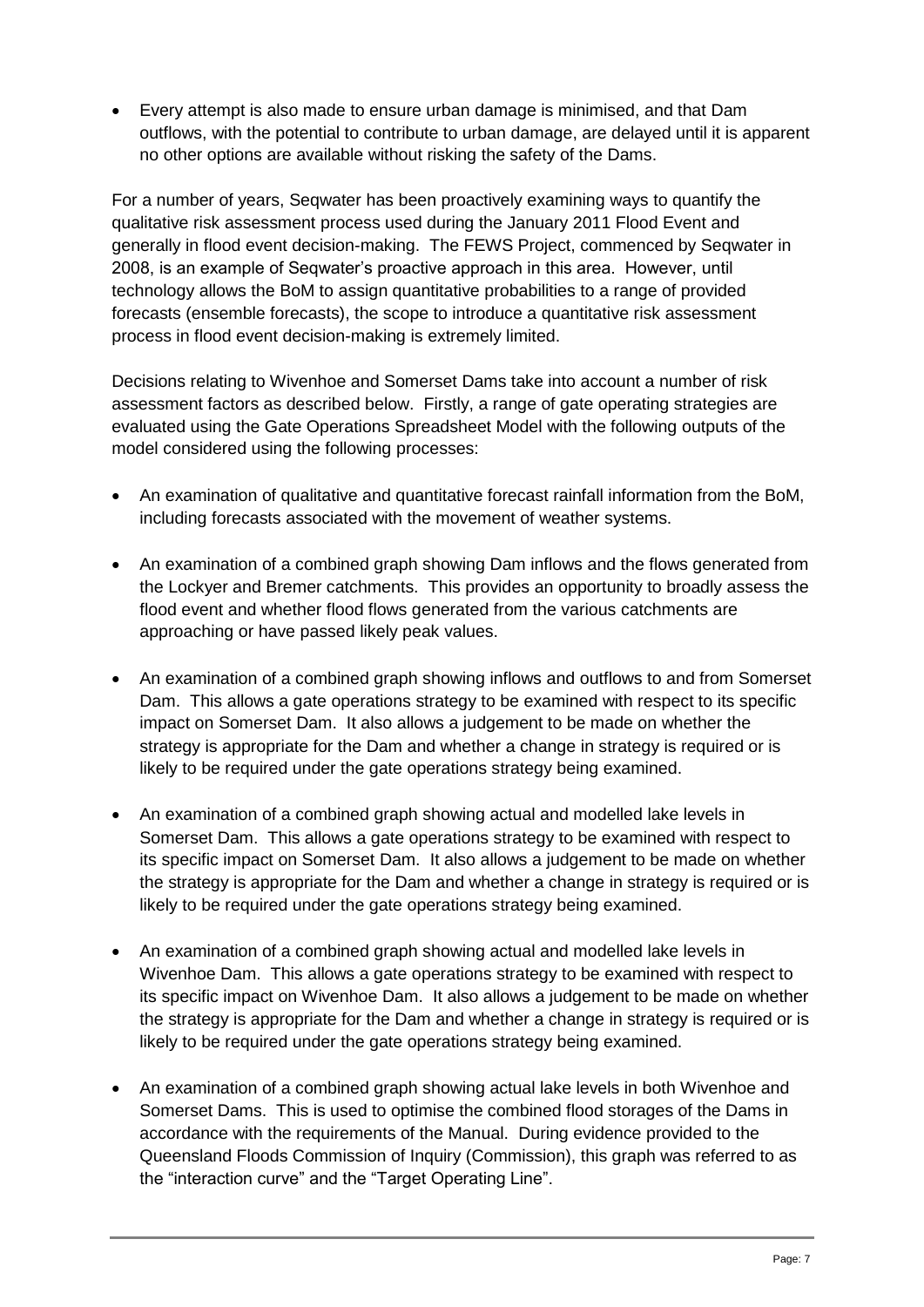• An examination of a combined graph showing inflows and outflows to and from Wivenhoe Dam plus modelled Brisbane River flows at Lowood and Moggill. This allows a gate operations strategy to be examined with respect to its specific impact on Wivenhoe Dam, its impact on rural areas below the Dam (including bridge impacts) and its impact on urban areas below Moggill. It also allows a judgement to be made on whether the strategy is appropriate for the Dam, in accordance with the Manual, and whether a change in strategy is required or is likely to be required to provide a better or more appropriate flood mitigation outcome.

During the January 2011 Flood Event, hundreds of gate operations strategies were evaluated using these processes. Strategy evaluation supports decision-making associated with both moving between strategies contained in the Manual and finding the most appropriate levels of dam releases at any single point of time during the flood event.

The final gate operations strategies implemented during the January 2011 Flood Event were adopted based on the outcomes of a risk assessment which involved reviewing a range of strategies and considering the factors which are listed below. This is standard procedure in flood event decision-making. Obviously, gate operations strategies change over the course of a flood event, as the flood event progresses, as rainfall is received in the catchments and as forecast rainfall predictions change.

During the January 2011 Flood Event, strategies were evaluated and compared based on the following flood event decision-making process where the following factors are examined:

- The impacts of the evaluated strategies on public safety.
- The impacts of the evaluated strategies on the bridges and roads downstream of the Dam over the course of the flood event.
- The impacts of the evaluated strategies on the urban areas downstream of Moggill, over the course of the flood event.
- The impacts of the evaluated strategies on the safety of the Dams.
- The impacts of the evaluated strategies on the drain down of the Dam.
- The impacts of the evaluated strategies on the likely level of the Dam at the conclusion of the flood event.
- The impacts of the evaluated strategies on the environment.

During flood events, a gate operations strategy is selected once all of these factors have been considered and evaluated in accordance with the Manual.

As flood operations decisions were made under pressure and in real time during the January 2011 Flood Event, it was not possible for Flood Engineers to keep a detailed written record of every gate operations strategy evaluated. However, a record of the factors considered in the risk assessment used to select strategies during this Flood Event, is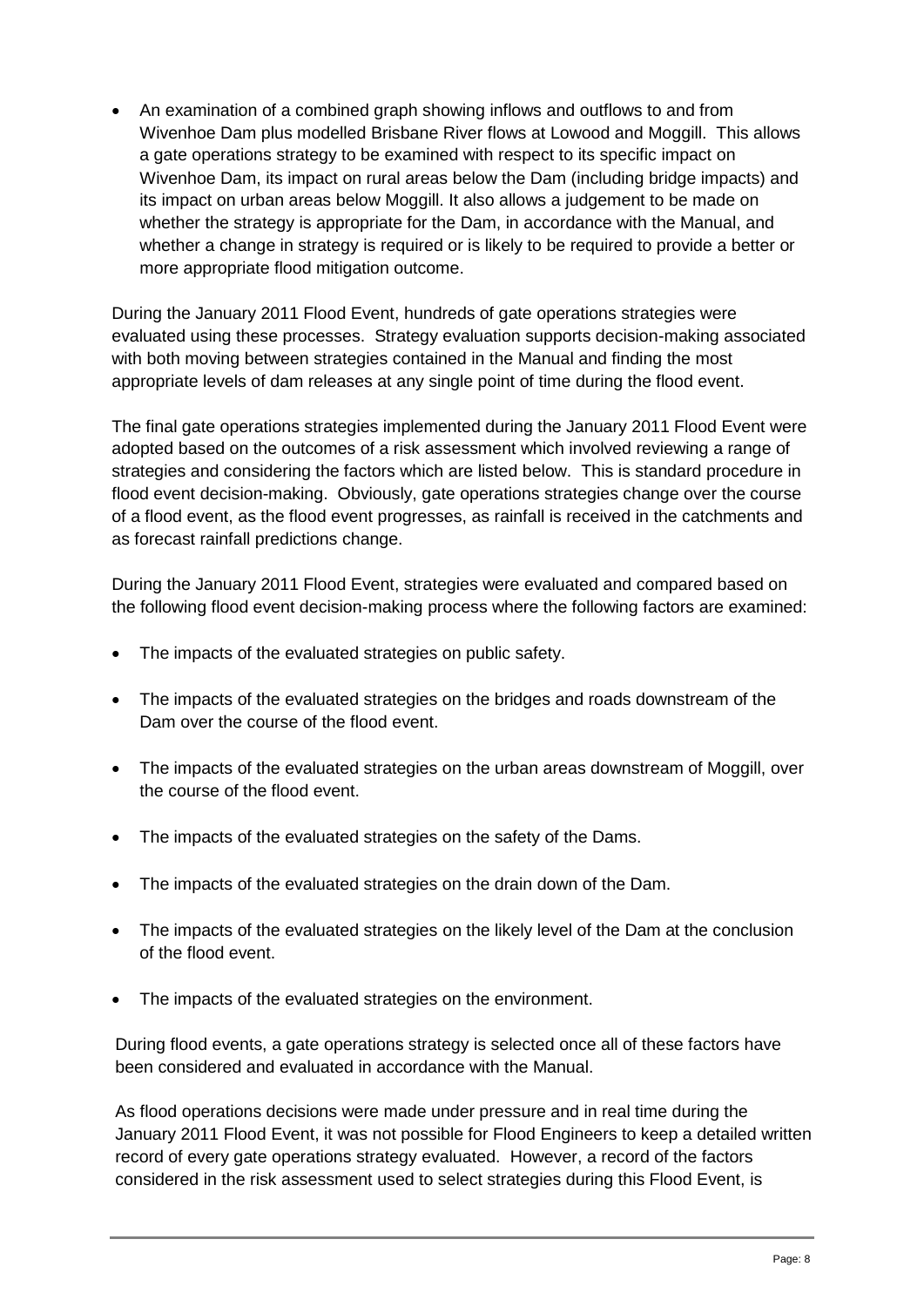contained in the Flood Event Report and the RTFM. In line with flood event decisionmaking processes, this risk assessment was also undertaken in accordance with the Manual. Because of this, a detailed hindsight evaluation of the strategy evaluation and risk assessment processes used to select the actual strategies adopted during the January 2011 Flood Event can be undertaken at any time, using the RTFM and the data contained in the Flood Event Report.

# **2.4 Lake level predictions**

Predicting future lake levels in the Dams is a key component of the decision making process. The Flood Engineers take a large number of factors into account when predicting lake level and these are listed below.

- An examination of all rainfall and stream height data available for the Brisbane Basin during the flood event.
- An examination of qualitative and quantitative forecast rainfall information from the BoM.
- An examination of all the runoff-routing (hydrologic) model result hydrographs available from Flood-Ops.
- An examination of a combined graph showing Dam inflows and the flows generated from the Lockyer and Bremer catchments.
- An examination of a combined graph showing inflows and outflows to and from Somerset Dam.
- An examination of a combined graph showing actual and modelled lake levels in Somerset Dam.
- An examination of a combined graph showing inflows and outflows to and from Wivenhoe Dam plus modelled Brisbane River flows at Lowood and Moggill.
- An examination of a combined graph showing actual and modelled lake levels in Wivenhoe Dam.
- An examination of a combined graph showing actual lake levels in both Wivenhoe and Somerset Dams.
- The impacts of the evaluated strategies on public safety.
- The impacts of the evaluated strategies on the bridges and roads downstream of the Dam over the course of the flood event.
- The impacts of the evaluated strategies on the urban areas downstream of Moggill, over the course of the flood event.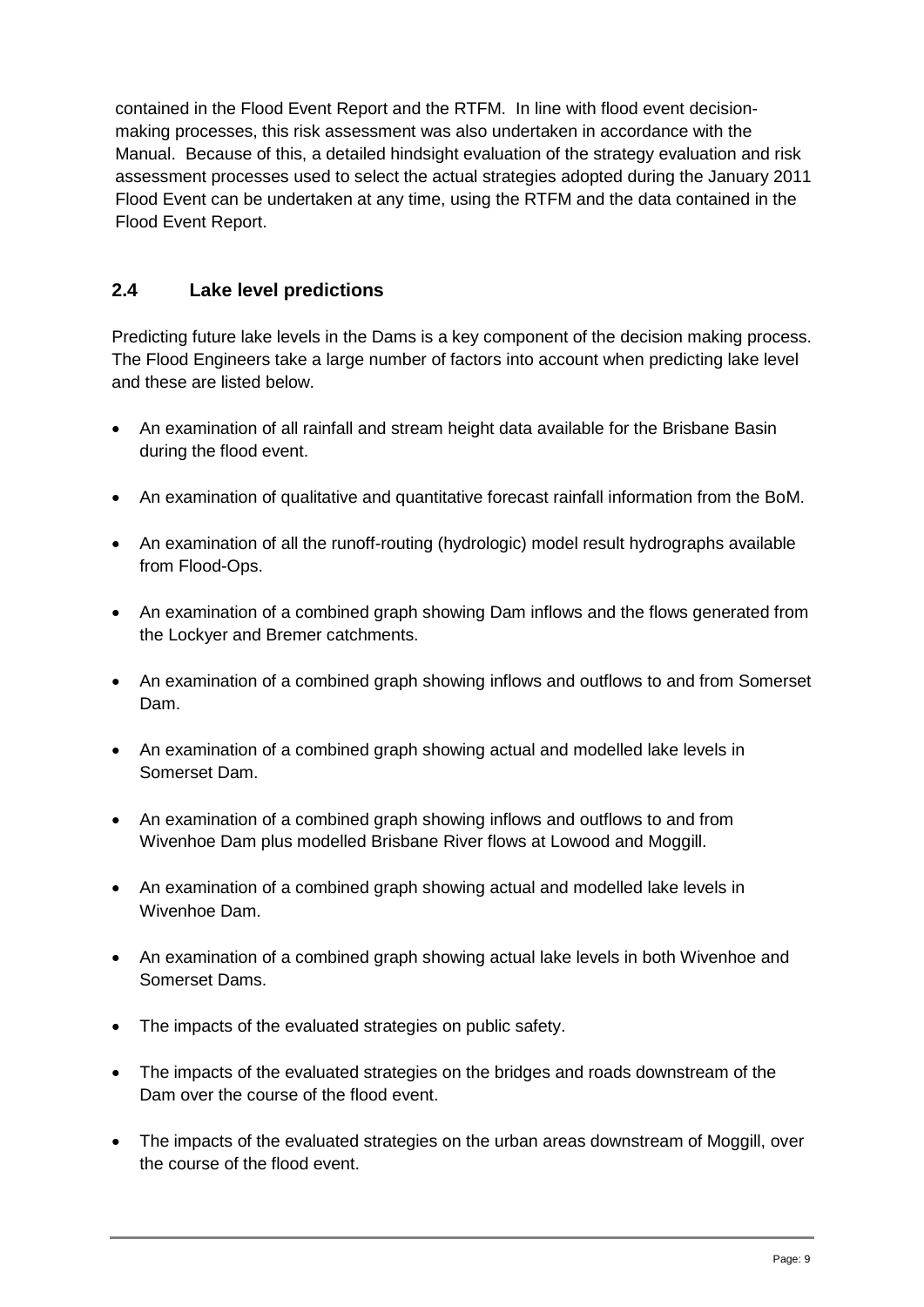- The impacts of the evaluated strategies on the safety of the Dams.
- The impacts of the evaluated strategies on the drain down of the Dam.
- The impacts of the evaluated strategies on the likely level of the Dam at the conclusion of the flood event.
- The impacts of the evaluated strategies on the environment.

Using all of this information, the Flood Engineers examine and evaluate a range of gate operations strategies using an iterative process. The gate operations strategy chosen at any single point in time is an indicator of future lake level. Snapshots of these indicators of future lake levels at single points in time are contained in the Flood Event Report in Appendix A. Snapshots of the Gate Operations Spreadsheet Model taken at other times (such as at times between Flood-Ops model runs) would show different results for predicted lake levels and all other outputs.

In relation to the Flood Event Report, snapshots of the Gate Operations Spreadsheet Model were recreated to reflect, as closely as possible, the state at this model at times corresponding to runs of the Flood-Ops model. No attempt was made to reflect the gate operations strategies being examined during these times in the model snapshots, as these strategy considerations were discussed in the Flood Event Summary in the Report.

The reasons why the snapshots were not necessarily implemented are discussed on page 5.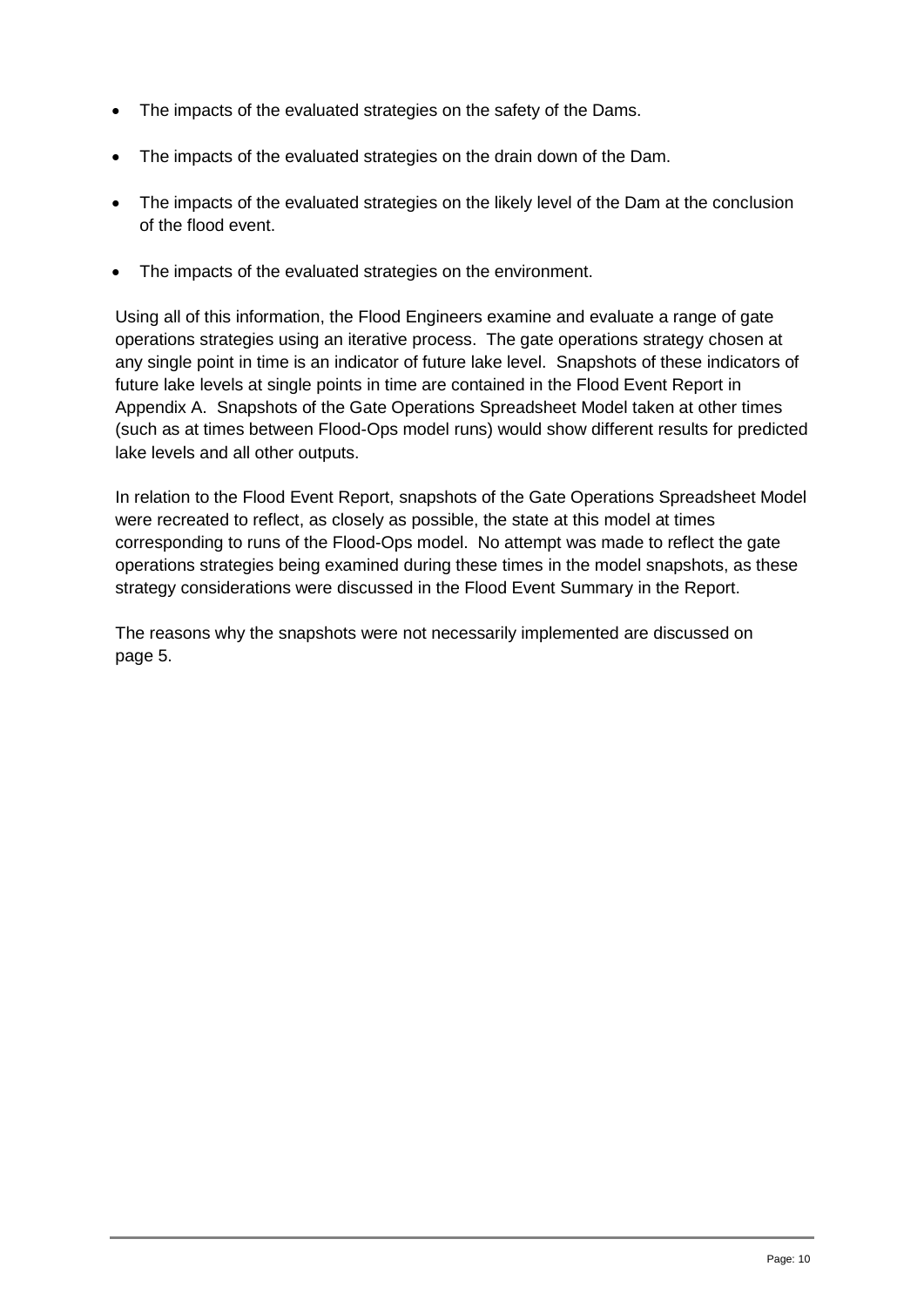# **3 INTERPRETATION OF THE MANUAL**

#### **3.1 Introduction**

The Manual contains the strategies and objectives used to manage the Dams during flood events. A basic understanding of the Manual is fundamental to understanding how flood events are managed. In particular, an understanding of how the following three matters in the Manual are interpreted is important:

- The application of Strategy W3.
- The application of Strategy W4.
- How the Manual requires the use of "the flow at Moggill".

Each of these three areas is discussed in separate sections below.

# **3.2 The application of Strategy W3**

As stated on page 28 of the Manual, the primary consideration of Strategy W3 is protecting urban areas from inundation. In basic terms, when operating under Strategy W3, the structural safety of the Dam is not considered to be at risk because its lake level is less than EL 74.0m. Therefore, to flood urban areas and the habitable floors of family homes is not allowed when applying Strategy W3 in accordance with the strategy"s primary consideration. Accordingly, no deliberate urban flooding is caused when operating under Strategy W3 and certainly, no deliberate flooding of the habitable floors of family homes is ever contemplated when operating under this strategy.

In practical terms, when operating under Strategy W3, controlled releases from Wivenhoe Dam are not allowed to contribute to the inundation of urban areas. This means that it is not acceptable for controlled releases from Wivenhoe Dam to contribute to a flow at Moggill that exceeds 4,000 $\mathrm{m}^3$ /s when operating under Strategy W3. The figure of 4,000 $\mathrm{m}^3$ /s at Moggill is used because the Manual defines this value to be the upper limit of non-damaging floods downstream of Moggill. The habitable floors of family homes would be flooded if flows at Moggill exceeded this threshold.

This correct interpretation of Strategy W3 is clearly stated on page 28 of the Manual:

"The intent of Strategy W3 is to limit the flow in the Brisbane River at Moggill to less than 4,000m<sup>3</sup>/s, noting that 4,000m<sup>3</sup>/s at Moggill is the upper limit of non-damaging floods downstream."

Under Strategy W3, the Manual allows an upper outflow limit of  $4,000m^3/s$  from Wivenhoe Dam. This is to allow for managing a possible flood event produced primarily by a rainfall system centred on the Stanley and/or Upper Brisbane Catchment areas, above the Dams. Under these circumstances, outflows from Lockyer Creek and the Bremer River into the Brisbane River would be minimal and could approach a zero value. Accordingly, outflows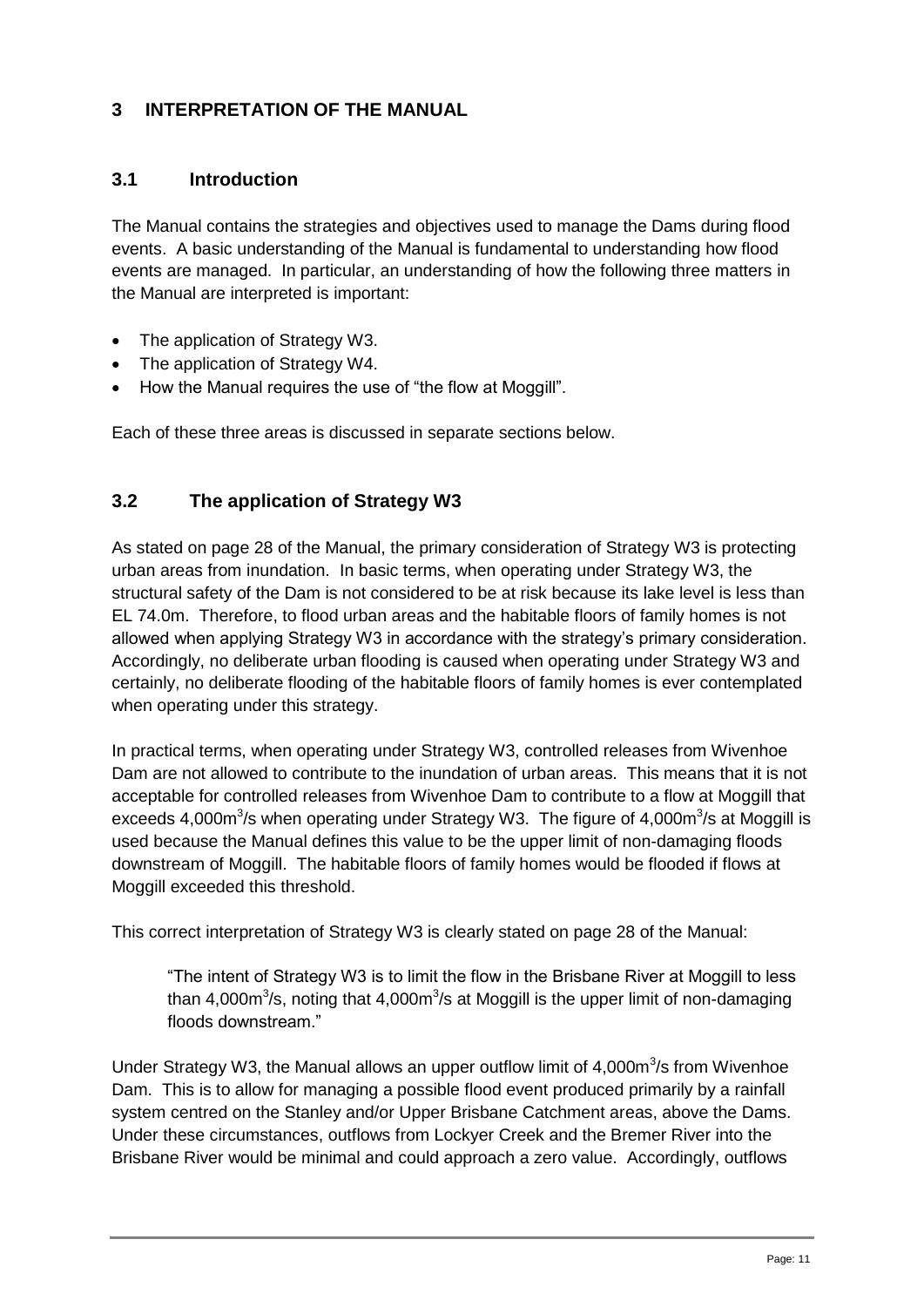from Wivenhoe Dam could be increased to  $4,000m^3/s$ , particularly to meet the drain down requirements of the Manual.

The reason why this option was provided in the Manual is best understood by considering a statement that is contained in both the January 2011 Flood Event Report and the Manual:

"As it is not possible to provide a specific procedure for Dam operations during every possible flood event, the Manual takes the approach of providing objectives and strategies to guide operational decision-making during a flood event."

Accordingly, all flood event possibilities must be catered for in the Manual, including managing a flood event produced primarily by a rainfall system above the Dams, centred on the Stanley and/or Upper Brisbane Catchment areas.

Finally, it must be understood that Strategy W3 does not aim to protect urban areas by preventing Wivenhoe Dam from reaching the Strategy W4 trigger point. This is not how Strategy W3 is applied and it is not in accordance with the Manual. Certainly, the Manual does not list this as a consideration under Strategy W3.

# **3.3 The application of Strategy W4**

There is no flexibility once Strategy W4 is engaged. If the Manual is not followed strictly upon the engagement of Strategy W4, the safety of Wivenhoe Dam will be put at risk of failure. The consequences of this would be devastating to the City of Brisbane and people living in the path of the flood wave such a failure would produce.

As shown through the following statements, the wording in the Manual, in regard to Strategy W4, is clear. These statements form the basis of Strategy W4:

- Protecting the structural safety of the Dam is the primary consideration once Strategy W4 is engaged.
- There are no restrictions on gate opening increments or gate opening frequency once Strategy W4 is engaged.
- Radial gate openings are to occur until the storage level of Wivenhoe Dam begins to fall.

As there are no other actions possible, there is no flexibility in the strategy.

The circumstances which allow Strategy W4 to be invoked in accordance with the Manual, must also be understood. Although the Manual states that Strategy W4 "normally comes into effect when the water level in Wivenhoe Dam reaches EL 74.0m AHD", the Manual also allows the Flood Engineers to initiate Strategy W4 if it is likely Wivenhoe Dam will reach EL 74.0m AHD.

Accordingly, it is important to understand that Strategy W4 cannot be invoked at any time during a flood event for any reason. Invoking Strategy W4 will result in the flooding of the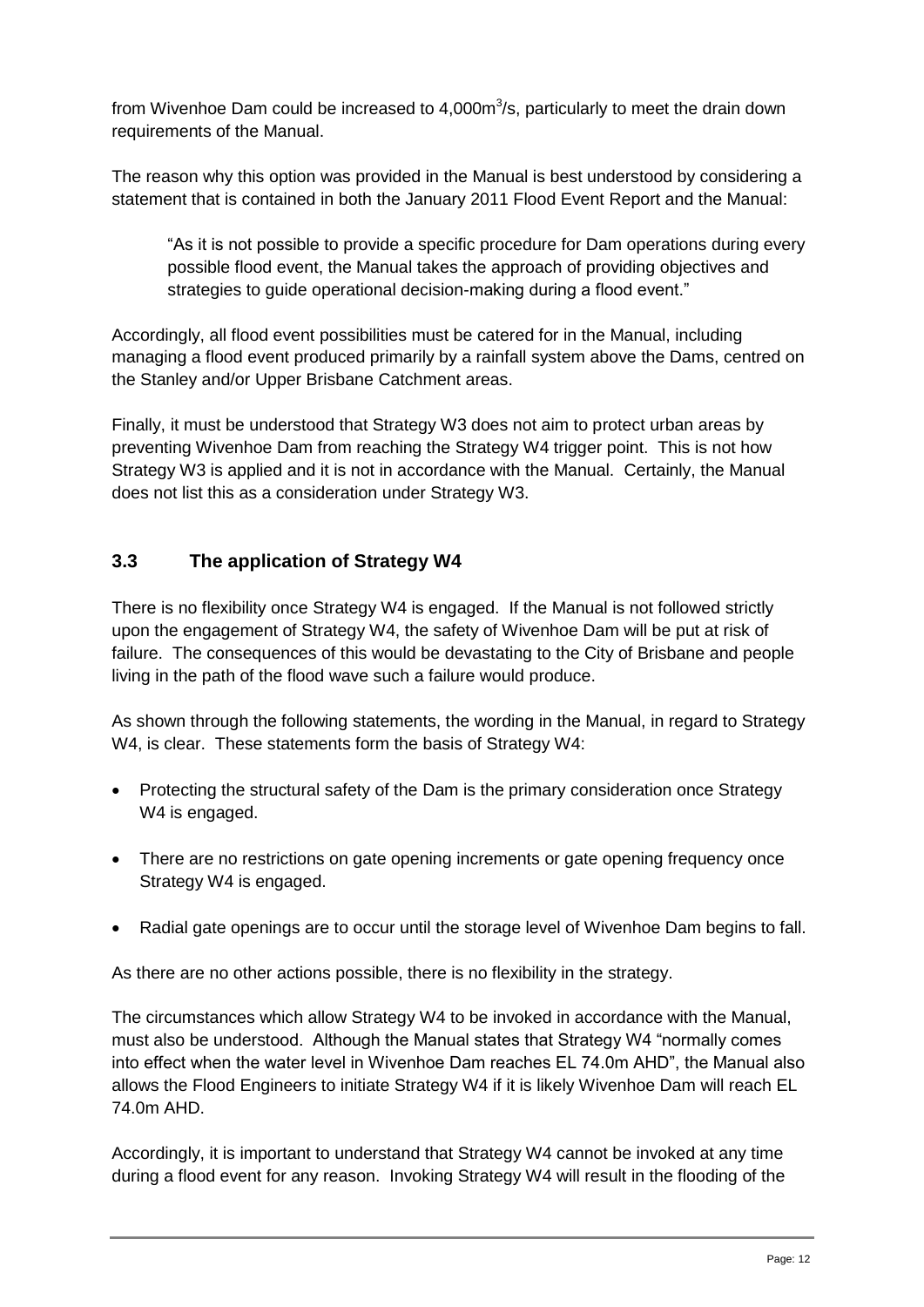habitable floors of homes downstream of Moggill. The only possible benefit of initiating Strategy W4 early is that, overall, there may be a small chance of slightly reducing the final flood peak. However, this approach involves a number of risks, and modelling undertaken in relation to the January 2011 Flood Event indicates that the early initiation of Strategy W4 would have **increased** the final flood peak.

Finally, it must be remembered that the primary reason for triggering Strategy W4 is to ensure that the safety of the Dams is not put at risk. It would not be in accordance with the intent of the Manual to trigger Strategy W4 in a situation where there was no risk to the safety of the Dams.

# **3.4 The Manual and "the flow at Moggill"**

An understanding of how the flow at Moggill is interpreted in the Manual and used in flood event decision-making is important in understanding how flood events are managed. This section examines this issue.

#### **3.4.1 Background – height, flow and tidal impact**

Flood flows in rivers are generally not measured directly and continuously in real time. Instead, a relationship between height and flow at gauging stations is established. This relationship is called a "Rating" and is demonstrated using a "Rating Curve" or "Rating Table" that is used to infer or estimate flow at a particular location from a recorded or observed height. The Rating forms the basis for modelling flows in river systems during flood events.

At gauging stations owned and operated by the Department of Environment and Resource Management (DERM), the Rating is based on regular flow measurements recorded by hydrographers. As flood flows are irregular, these flow measurements are usually taken at relatively low levels and flows. High-stage flow estimates are derived by extrapolating these measurements based on velocity, slope and the geometry of the river cross-section.

DERM do not operate gauging stations within catchment areas affected by tides. As such, there are no DERM gauging stations located below Mt Crosby on the Brisbane River, or below Amberley and Walloon in the Bremer Catchment.

A Rating"s reliability is indicated by the ratio of the highest measured flow to the highest observed historical flow. In Queensland, this value is typically less than 25% indicating a high level of uncertainty associated with Queensland Ratings. A typical Rating Curve at a non-tidal station follows: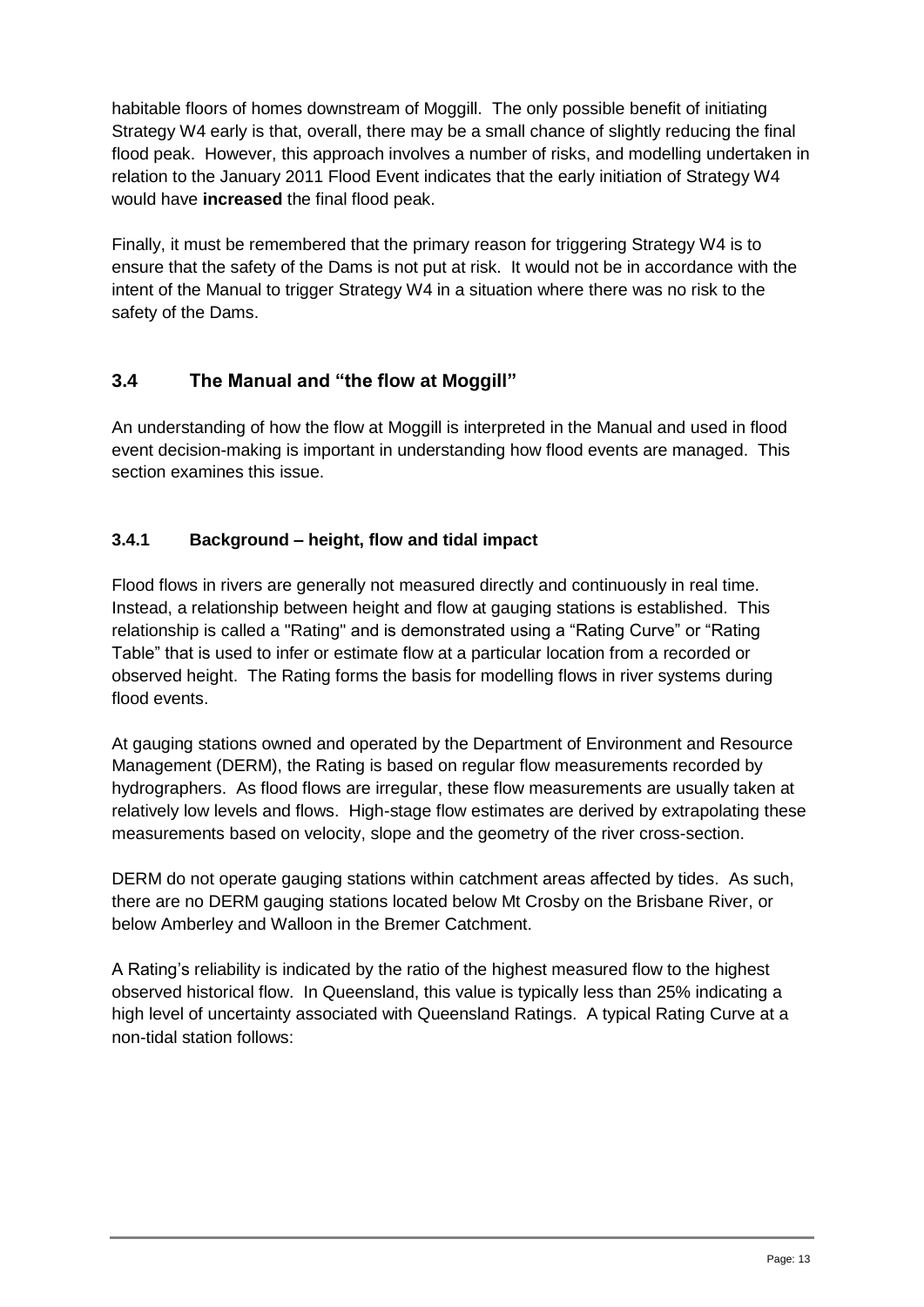

Ratings can also be complicated by flood plain behaviour at a gauging station. For example, at the DERM gauging station on Lockyer Creek at Rifle Range Road, flood flows by-pass the water level gauge, breaking out upstream of the gauge. The DERM Rating often reflects the flow passing the gauge and does not account for the by-pass. Therefore the Rating underestimates the total flood flow at the location.

During the rising limb of a flood, the estimated flow for a given height at a particular location is higher than the corresponding level on the falling limb. This effect is well-recognised by those in the hydrography profession, however it is often ignored as the impact is generally not significant.

For flood monitoring and operational purposes, gauging stations are owned and operated by other agencies such as Seqwater, the BoM and local councils. These stations are often at locations which, by necessity, are tidally affected. Depending on the location, Ratings can be derived by inference from the nearest official DERM Rating or by model study.

In the Brisbane River below Mt Crosby (which is the upstream tidal limit) the impact of the tide is "drowned out" as the flood flow and water level increases. This effect varies from location to location and can be clearly seen in the plots of recorded water level in Appendix Q of the January 2011 Flood Event Report. As the water level rises, the range of the daily tide reduces until it is finally drowned out by the developing flood. Consequently, there is no reflection of the daily tidal variation in the water level at higher stages of a flood event. The following table summarises the approximate limit of tide: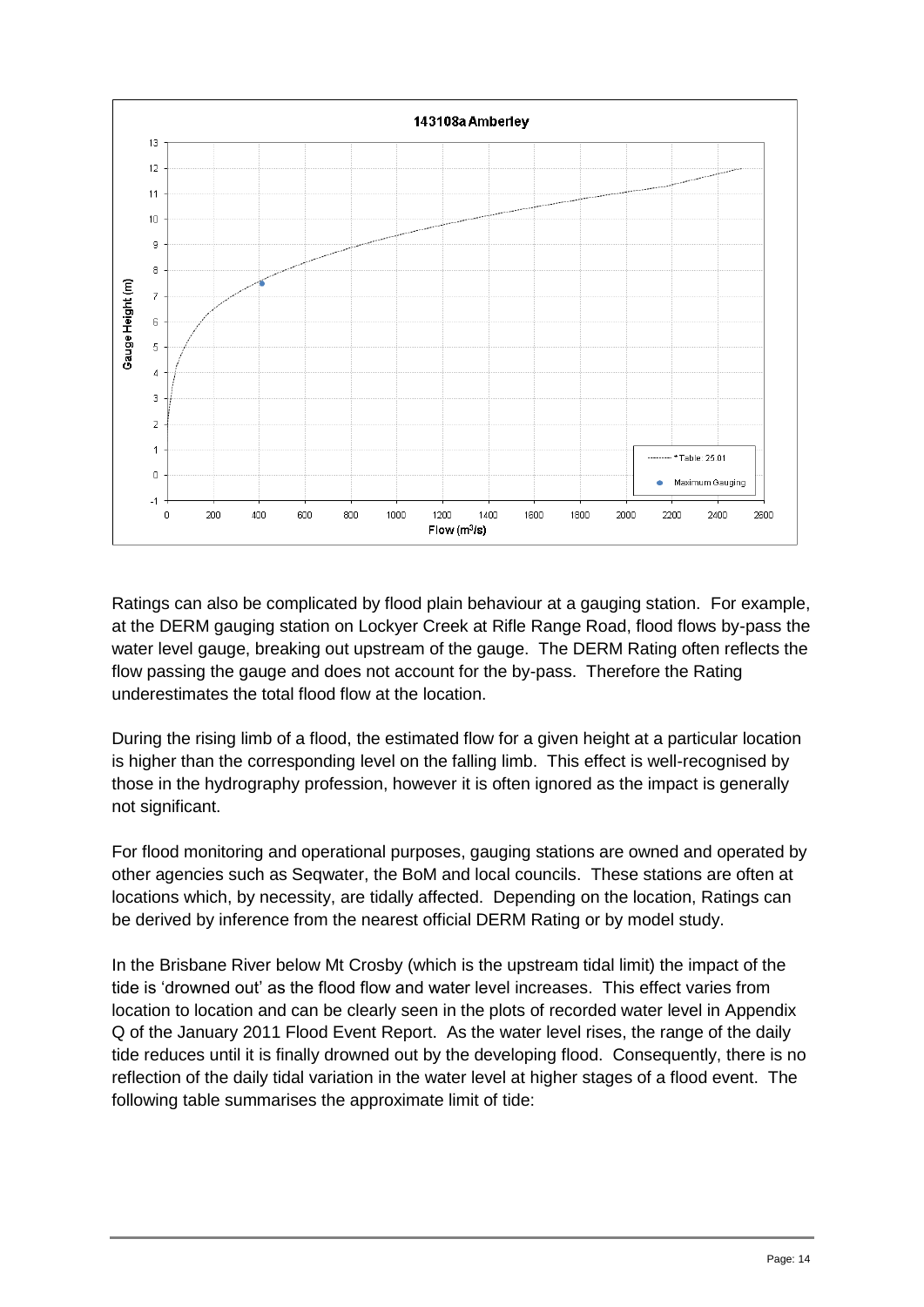| Location                    | Approximate<br>limit of<br>tidal impact<br>m AHD | Approximate<br>estimated<br>flow<br>$m^3$ /s |  |
|-----------------------------|--------------------------------------------------|----------------------------------------------|--|
| Moggill                     | 4.0                                              | 2,000                                        |  |
| Jindalee                    | 5.0                                              | 3,500                                        |  |
| <b>Brisbane Port Office</b> | $6.0 - 7.0$                                      | >12,000                                      |  |

Above these estimated levels and flows, a stable usable Rating has been derived from decades of model studies by the BoM, Seqwater and the Brisbane City Council.

A typical Rating for a tidal station is shown below:



Note that for flows up to  $3,500m^3/s$ , the water level is affected by the tide. However, above this flow, tides have little if any impact.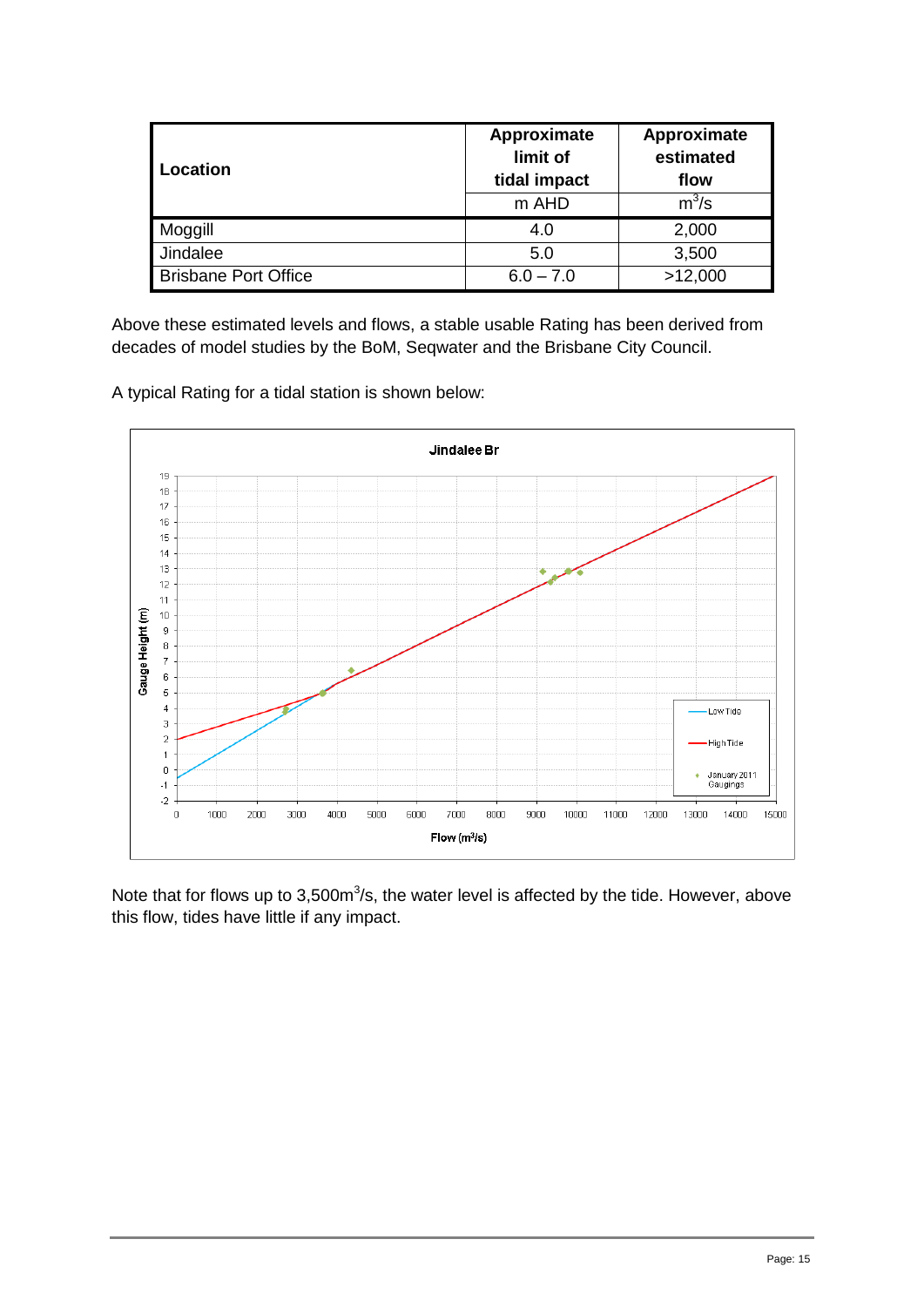# **3.4.2 Determining the flow at Moggill**

The Moggill gauge is located on the right bank immediately downstream of the junction of the Brisbane and Bremer River, as shown below. It is in the best possible location to represent the combined flow of the two river systems.



Model studies have shown there is little reduction of the peak flow rate in the lower Brisbane River downstream of Moggill. As the increase in catchment area is relatively small and there are no significant inflows downstream of Moggill, the peak flow rate at Jindalee and Brisbane Port Office is also very close to the peak flow rate at Moggill. Because of this, the estimation of flow at Moggill during flood events is critical to the assessment of Brisbane River flooding.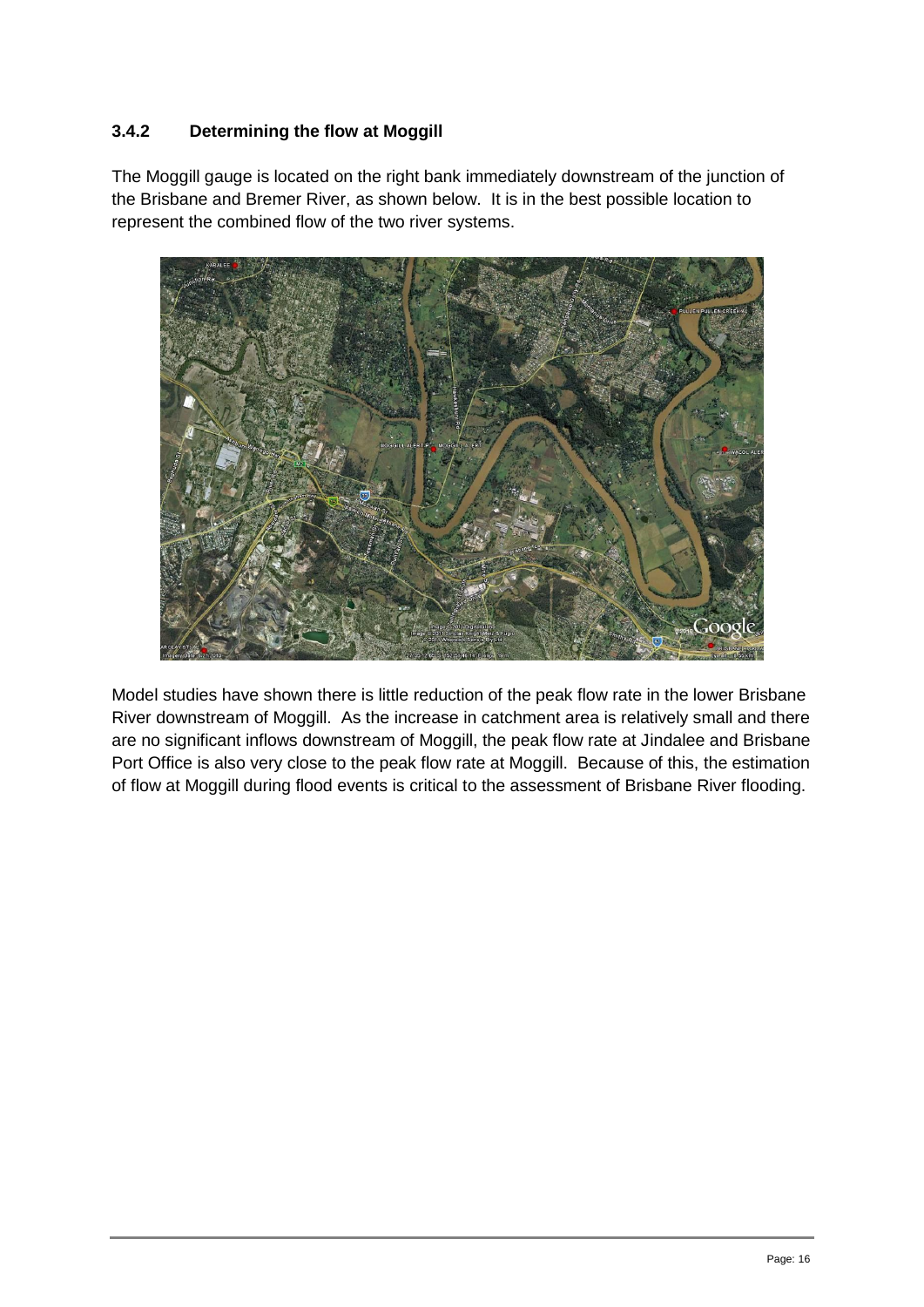#### Below is the Rating for Moggill:



For practical purposes, the impact of the tide can be ignored for flows above 2,000 $m^3/s$  at Moggill. This is well below the accepted threshold of damaging floods of  $4,000m^3/s$  as stated in the Manual.

# **3.4.3 How the flow at Moggill is used in the Manual**

The flow at Moggill, as referred to in the Manual, means the best possible estimated flow at a location in the Brisbane River downstream of its junction with the Bremer River near Moggill, that can be made at any point in time during a flood event, based on the releases planned from Wivenhoe Dam.

Wivenhoe Dam releases generally take around 16 hours to reach Moggill, with similar travel times for Lockyer Creek flows however much less time for Bremer River flows. Therefore, the estimated flow at Moggill in 16 hours time will always contain uncertainties. These uncertainties include accounting for considerable rainfall that may fall between the Dam and Moggill in the 16 hours following the time of estimation, flows into the Brisbane River from Lockyer Creek and the Bremer River, and the release of water from Wivenhoe Dam.

Moggill was selected as the best possible reference point because it is a generally wellknown location just downstream of where the Bremer River enters the Brisbane River. If the Manual was amended so the words "*immediately downstream of the location where the Bremer River enters the Brisbane River*" were replaced with the word "*Moggill*", the way the Manual is applied in practice would not change in any way.

As previously indicated, the Moggill gauge provides the best possible reference for the combined flows of the Brisbane and Bremer Rivers and is a good indicator of flood flows for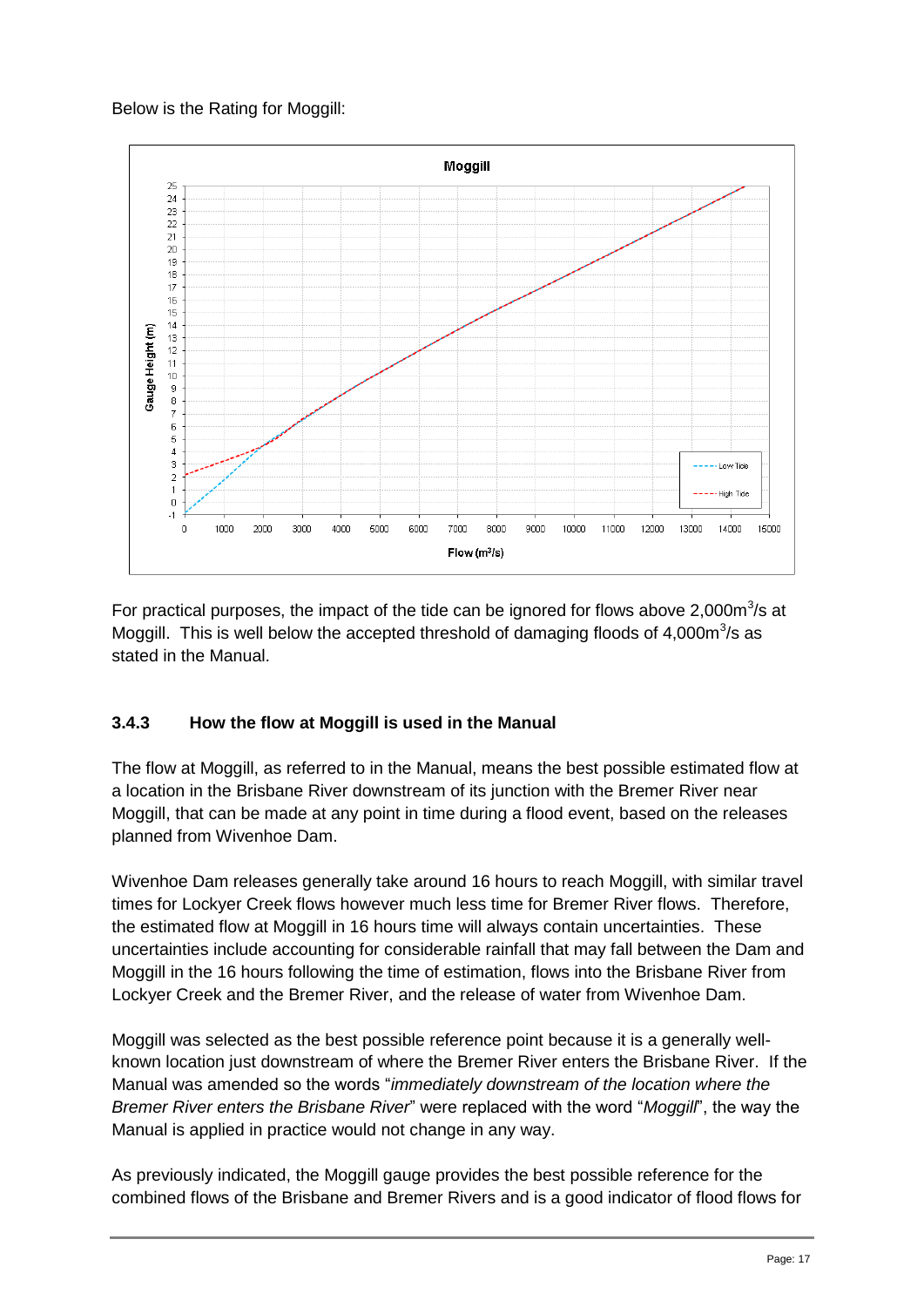the lower Brisbane River. However, if this station was destroyed during a flood event, it would not impact on how a flood event is managed or how the Manual is applied, particularly in relation to how the RTFM is run and used.

#### **3.4.4 How the RTFM is calibrated during a flood event**

During a flood event, the RTFM is calibrated by adjusting model parameters (such as losses) and comparing model results with recorded water levels and estimated flows obtained from gauging stations, to obtain the best possible fit. In the Brisbane River below Wivenhoe Dam, reliable non-tidal locations include Lowood, Savages Crossing and Mt Crosby Weir. Moggill and Jindalee are also appropriate stations for estimating flows as the tidal impacts are drowned out at relatively low levels and can be practically ignored.

If modelled heights and flows closely match the real time data obtained from these locations, the estimated flow derived from the RTFM model can be confidently assessed as the best available. Redundancy is provided in the network to allow adjacent gauges to be used to infer flows in the event of a station failure.

This best practice method of calibrating and validating flood forecasting models in real time is also used by the BoM. The BoM use this best practice method to derive river flood forecasts throughout Australia. There is no evidence that a better method exists.

Overall, it is accepted by the BoM and Seqwater that the best estimation of the flow at Moggill during a major flood event is obtained through hydrologic model validation and calibration using data from reliable stream height stations including Lowood, Savages Crossing, Mt Crosby Weir, Moggill and Jindalee. This is the approach that is described in the previous paragraphs, is used by both agencies, and is considered best practice.

# **3.4.5 Peak flow for the January 2011 Flood Event**

During the January 2011 Flood Event, Jindalee river flow measurements were commissioned by the Flood Operations Centre and undertaken by a joint Seqwater/DERM team using the latest Acoustic Doppler Current Profiler (ADCP). The ADCP is the very best technology currently available. The actual measurements undertaken are summarised in the table below:

| Date       | <b>Start</b><br>time | End<br>time | <b>Flow</b><br>$m^3/s$ | Area<br>m <sup>2</sup> | Mean<br>velocity<br>m/s | Average<br>gauge<br>height<br>m AHD |
|------------|----------------------|-------------|------------------------|------------------------|-------------------------|-------------------------------------|
| 12/01/2011 | 11:01                | 11:19       | 9,343                  | 3,317                  | 2.82                    | 12.13                               |
| 12/01/2011 | 12:49                | 13:04       | 9,453                  | 3,486                  | 2.71                    | 12.42                               |
| 12/01/2011 | 15:40                | 16:07       | 10,085                 | 3.679                  | 2.74                    | 12.74                               |
| 12/01/2011 | 17:23                | 17:57       | 9,812                  | 3.501                  | 2.83                    | 12.83                               |
| 12/01/2011 | 18:05                | 18:34       | 9,151                  | 3,383                  | 2.69                    | 12.82                               |
| 12/01/2011 | 19:38                | 20:12       | 9,771                  | 3,499                  | 2.76                    | 12.83                               |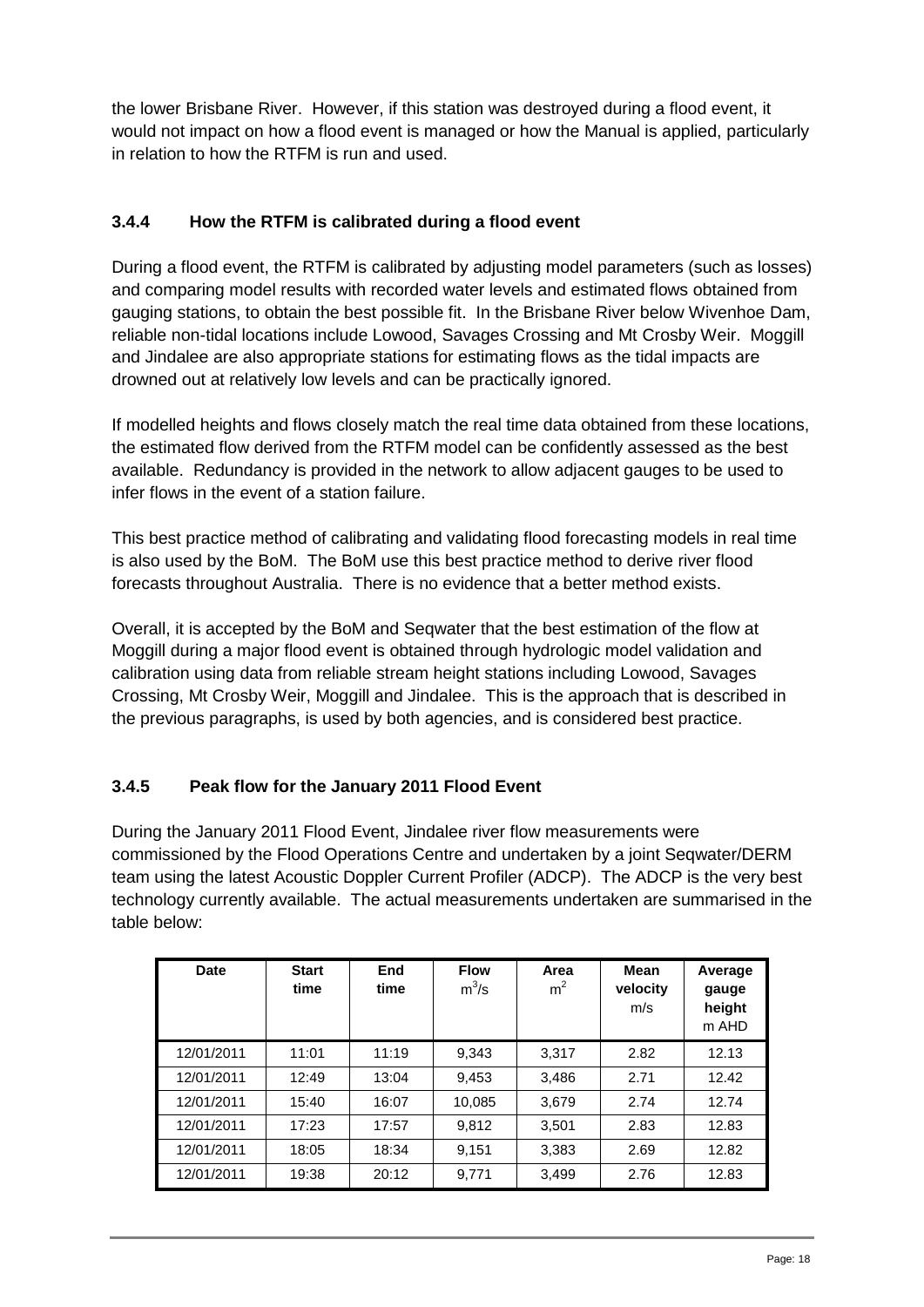| Date       | <b>Start</b><br>time | End<br>time | <b>Flow</b><br>$m^3/s$ | Area<br>m <sup>2</sup> | Mean<br>velocity<br>m/s | Average<br>gauge<br>height<br>m AHD |
|------------|----------------------|-------------|------------------------|------------------------|-------------------------|-------------------------------------|
| 14/01/2011 | 11:35                | 12:19       | 4,364                  | 2,214                  | 1.97                    | 6.45                                |
| 16/01/2011 | 10:57                | 11:36       | 3,653                  | 1,857                  | 1.97                    | 5.03                                |
| 17/01/2011 | 10:36                | 11:29       | 3,660                  | 2,016                  | 1.82                    | 4.98                                |
| 17/01/2011 | 10:49                | 11:37       | 3,628                  | 1,872                  | 1.94                    | 4.98                                |
| 18/01/2011 | 9:40                 | 10:27       | 2,732                  | 1,855                  | 1.52                    | 3.98                                |
| 18/01/2011 | 11:16                | 12:00       | 2,708                  | 1,677                  | 1.62                    | 3.78                                |

The measured flows at Jindalee at the peak of the Flood Event varied between  $9,100m^3/s$ and  $10,100m<sup>3</sup>/s$ . This demonstrates that flows cannot be measured with certainty, even using the very best technology available. It also shows the error bound of actual measurements is plus or minus 10%. The average of the measured peak is 9,800m $3$ /s.

Seqwater's hydrologic model estimated a peak flow of 9,900m<sup>3</sup>/s for the January 2011 Flood Event. This estimate is entirely consistent with the flow measurements taken at Jindalee and is within acceptable best practice error bounds of hydrologic and hydrodynamic modelling. When compared to Seqwater's model result, the error is only in the order of 1%. This is a direct endorsement of Seqwater"s model and the modelling undertaken by the Flood Engineers during the January 2011 Flood Event.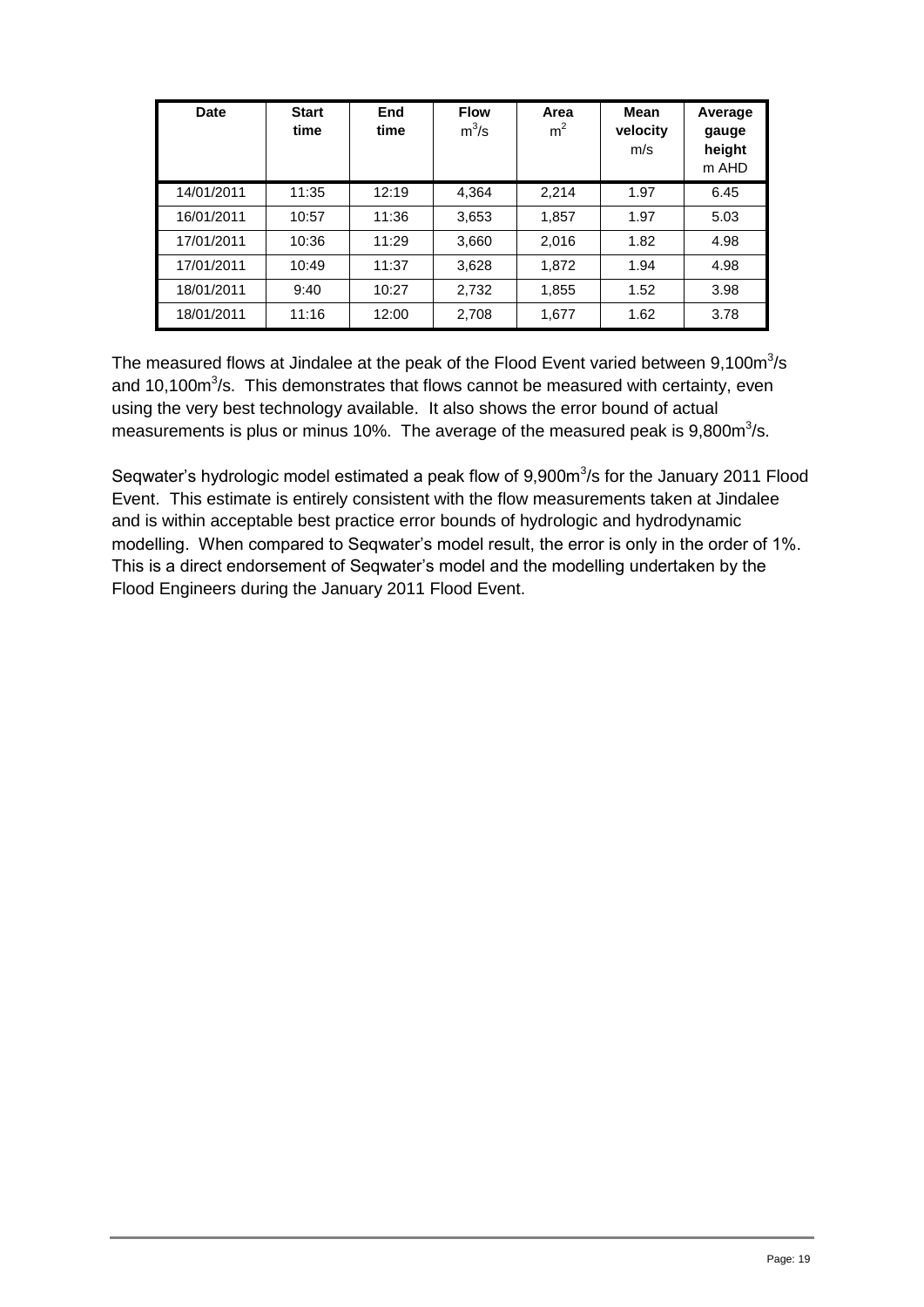# **4 MODELLING ISSUES**

#### **4.1 Introduction**

Engineers and hydrologists use hydrologic and hydraulic models to estimate potential flood impacts and to determine, in hindsight, accurate estimations of flood flows associated with historic flood events. These methods are widely used and accepted by engineers and hydrologists, and the accuracy and reliability of these methods is well understood and generally universally accepted. The methods are best practice in the industry and there is no evidence that better methods exist. The modelling practices adopted by Seqwater"s Flood Operations Centre are also consistent with the best practices recommended by Emergency Management Australia and Australian Rainfall and Run-off (Engineers Australia 1999).

# **4.2 Hydrologic models**

Hydrologic models are simplified, conceptual representations of a part of the hydrologic cycle. They simulate the runoff generation process by converting gross rainfall from point rainfall measurements to flows. Runoff estimated from rainfall at a particular point is routed to the outlet of a sub-catchment. At this point, the estimated hydrograph (plot of flow versus time) is combined with the estimated runoff from adjacent or downstream sub-catchments. This process continues to a gauging station where results are compared to the catchment outlet.

The hydrologic models utilised in the RTFM are WT42 models, supported by URBS models. The WT42 model, which is a generally accepted industry standard hydrologic model, was developed by DERM in the late 1980s and has been used extensively throughout Queensland since that time. The URBS model is based on the WT42 model and has been enhanced with additional features. The URBS model has been adopted nationally by the BoM for flood forecasting.

Each model is uniquely configured to represent a catchment based on area and stream lengths. The models are calibrated using historical event data to ensure they adequately represent how catchments respond to rainfall. As the models are relatively simple, they generally only take a few seconds to run.

During flood events, input rainfall is converted to flow and results are compared at gauging stations which report in real time. Model parameters can be readily adjusted to match the recorded response. Depending on the gauge location and the causative rainfall, hydrologic models can predict flows at gauging stations with lead times of a few hours to several days. Forecast lead times can be extended by including forecast rainfall but the accuracy of these extended lead times are subject to the uncertainty of the forecast rainfall.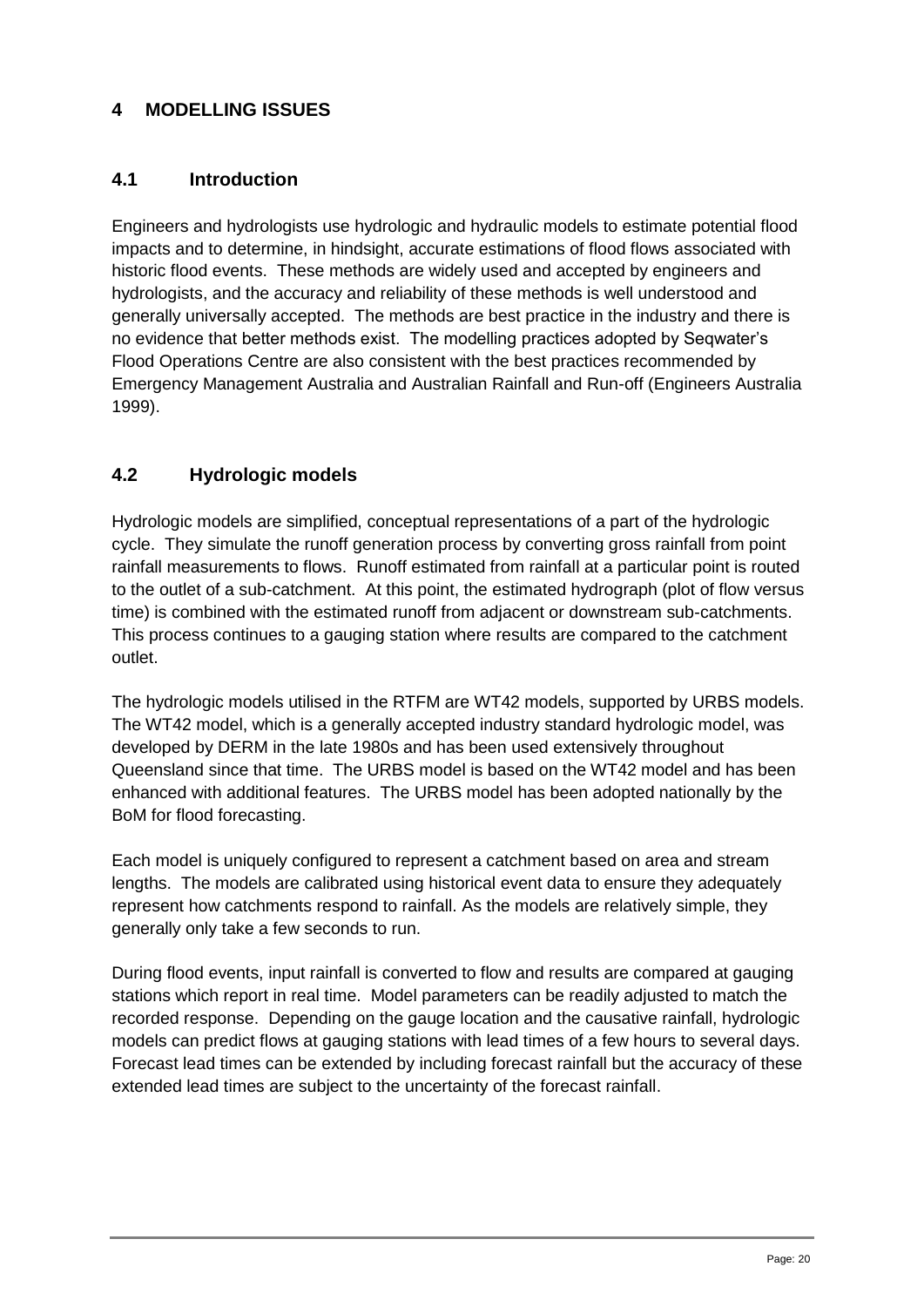# **4.3 Hydraulic or hydrodynamic models**

Hydraulic or hydrodynamic models are used to estimate water level (height) using flow as the basic input. These models are physically based and rely on numerical solutions using the principles of the momentum and continuity.

In their simplest form, a Rating Curve or Rating Table, which is the relationship between height and flow at a particular location, can be used. Rating Curves can be linked to hydrologic models such as URBS to provide results in terms of heights and flows.

During real time, water level information is collected from the gauging stations. This is termed "recorded water level". Via the Rating, the flow is estimated at these locations.

For more complex situations or for locations other than gauging stations, a hydrodynamic model is required. These types of models require detailed information about the geometry of the river channel and its adjacent floodplain as well as information about structures such as bridges and weirs. They also require knowledge of the "roughness" of the river and its floodplain.

Depending on the complexity, these models can take from a few minutes to several days to run. The models require knowledge of the relative resistance or "roughness" of the river and its floodplain. This is established through a calibration process. Calibration is carried out using flows estimated from hydrologic models as input. This process requires a great deal of expertise and can take several weeks. This highlights the difficulties in using a hydraulic or hydrodynamic model during the January 2011 Flood Event. To be used effectively during the later stages of the Flood Event, the model would have required calibration that would not have been possible in real time.

# **4.4 Modelling results for the January 2011 Flood Event**

Section 7 of the January 2011 Flood Event Report details the hydrologic models used in the RTFM. Appendix S of the same Report contains results of the model runs at selected times throughout the Flood Event. All model runs have been provided to the Commission for examination.

Table 7.2.2 in Section 7 of the Flood Event Report outlines the WT42 models used during the Flood Event. For each model, the modelled results at the outlet (which is generally where a gauging station is located) were compared with the recorded heights and estimated flows at these locations. There were more than 20 locations within the Brisbane Basin where modelled results were compared with recorded results in real time.

Appendix S of the Flood Event Report contains the results of simulations for selected key locations at:

- Stanley River at Woodford
- Somerset Dam inflow
- Brisbane River at Gregors Creek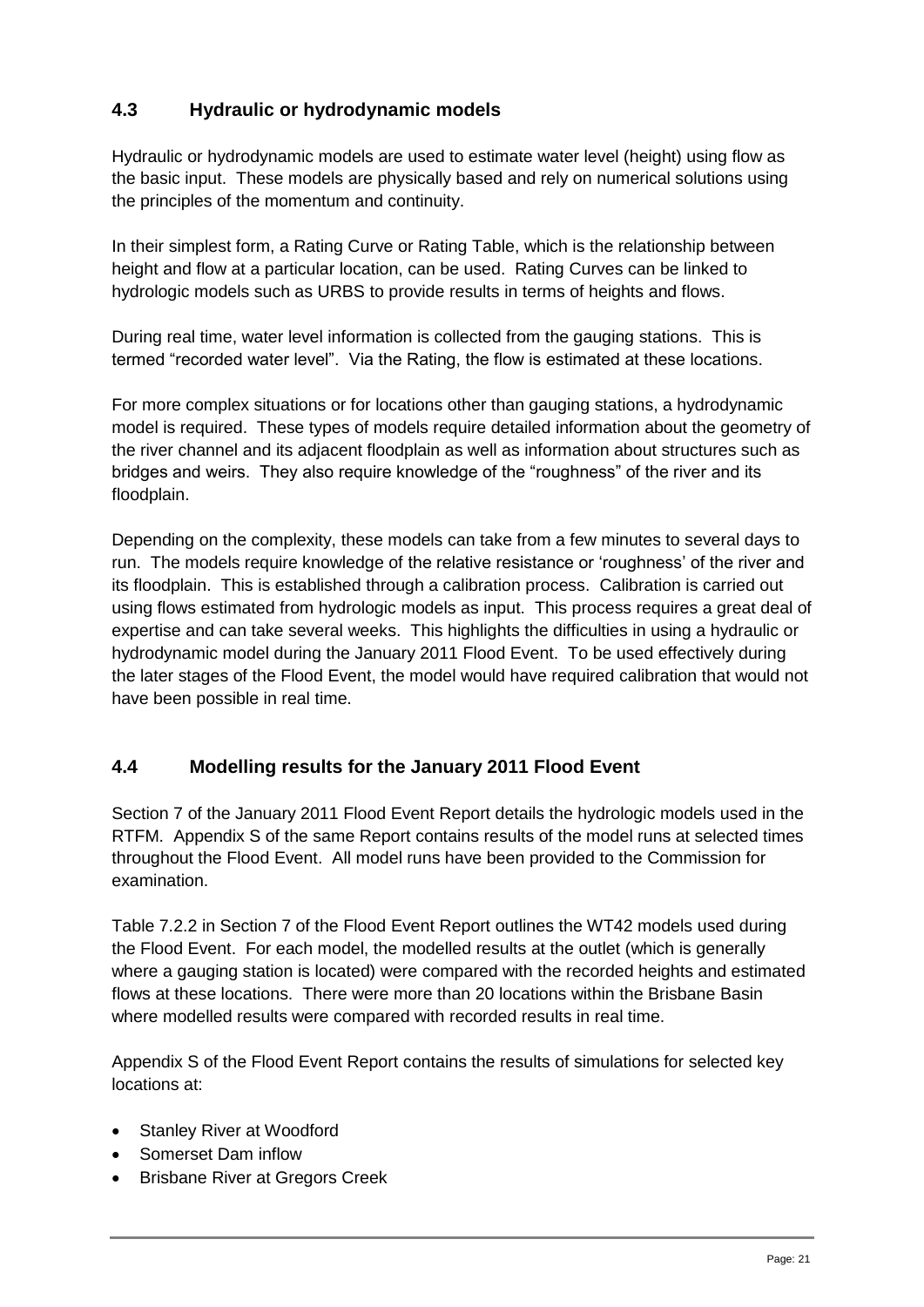- Lockyer Creek at Lyons Bridge
- Bremer River at Walloon
- Warrill Creek at Amberley
- Wivenhoe Dam inflow.

Due to time and space limitations at the time of preparation, model results were not included in the Flood Event Report for every location or for every model run.

#### **4.5 Lockyer Creek and Bremer River model reliability**

The reliability of the Lockyer Creek and Bremer River models in the RTFM are tested in real time during flood events using a process of validation and calibration.

The Lockyer Creek model is calibrated in real time at Helidon, Tenthill Creek, Showground Weir, Glenore Grove, Lyons Bridge and O"Reillys Weir. It is acknowledged there are problems associated with some of the stations in the lower Lockyer, due to break outs and /or by-passes at Glenore Grove and Lyons Bridge, and backwater impacts from the Brisbane River at O"Reilly"s Weir. However, this calibration process in real time represents the best possible water level and flow estimation information that can be obtained from the catchment during floods.

The Bremer River model is calibrated in real time to gauges at Adams Bridge, Rosewood and Walloon. The Warrill Creek model is calibrated in real time to gauges at Kalbar, Harrisville and Amberley. The Purga Creek model is calibrated in real time to a gauge at Loamside. The combined catchment area of these models represents nearly 95% of the catchment area to Ipswich, and represents the best possible water level and flow estimation information that can be obtained from the catchment during floods.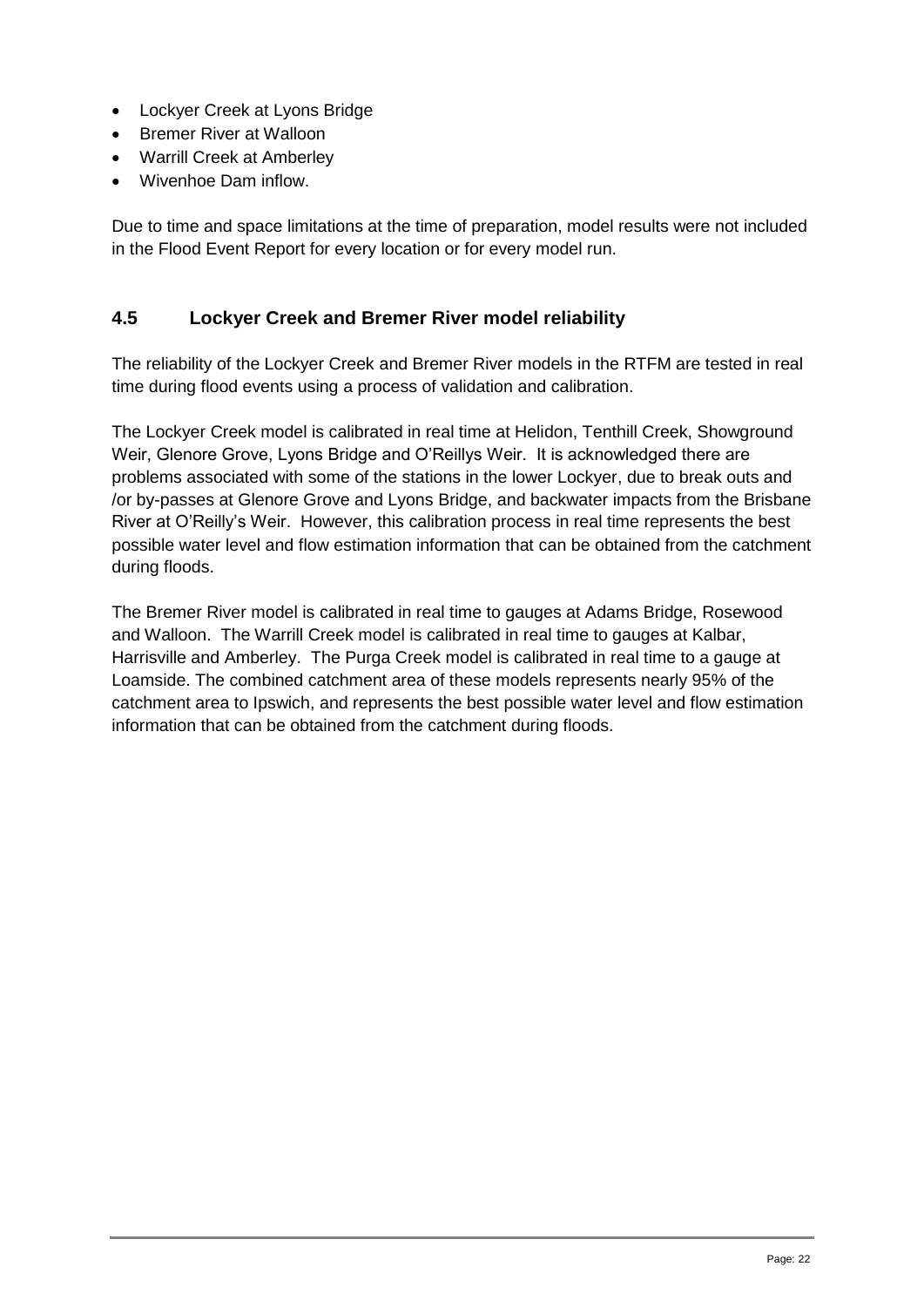# **5 THE USE OF QUANTITATIVE RAINFALL FORECASTS**

#### **5.1 Background**

As outlined in Section 2 of this report and Section 6 of the Flood Event Report, the Flood Engineers consider and use qualitative and quantitative rainfall forecast information supplied by the BoM when making operational decisions during flood events. This section of the report explains how quantitative forecasts were used in decision-making during the January 2011 Flood Event. Although the BoM advised that due to the inaccuracy of these forecasts they should not be used as the basis for flood operation decision-making, they still provide useful information that is considered and used by the Flood Engineers when making decisions.

A product titled "QPF", which means Quantitative Precipitation Forecast, is the most accurate product the BoM can provide as a quantitative rainfall forecast for the Dam catchment areas. The QPF is issued twice daily, generally at around 10:00am and 4:00pm, and provides an estimate of the predicted catchment average rainfall for the Dams. No predictions in relation to either rainfall intensity or distribution are provided within the QPF. However, the QPF is considered the primary forecast tool as it is the only product available from the BoM that gives considered and specific forecast information for the Dam catchment areas.

#### **5.2 Lake level and stream flow predictions**

During the January 2011 Flood Event, QPFs were used to provide lake level predictions. A selection of these predictions is contained in Appendix A of the Flood Event Report. The existence of the QPFs allowed the following predictions to be made (a requirement of the Manual, page 22, Section 8.4), using the best forecast rainfall and stream flow information available at the time:

- Maximum storage levels in Wivenhoe and Somerset Dams.
- Peak flow rate at the Lowood gauge (excluding Wivenhoe Dam releases).
- Peak flow rate at the Moggill gauge (excluding Wivenhoe Dam releases).

# **5.3 Using lake level predictions generated from forecast rainfall information to select operating strategy**

As explained in evidence before the Commission, scaled up QPFs were often included in the modelling process. This occurred because at critical times during the event, forecasts for the next 24 hours were being exceeded by actual rainfall within a matter of a few hours.

Accordingly, to examine this issue properly, lake level predictions using actual rather than "scaled up" QPFs must be considered. In this regard, a table in the Flood Event Report that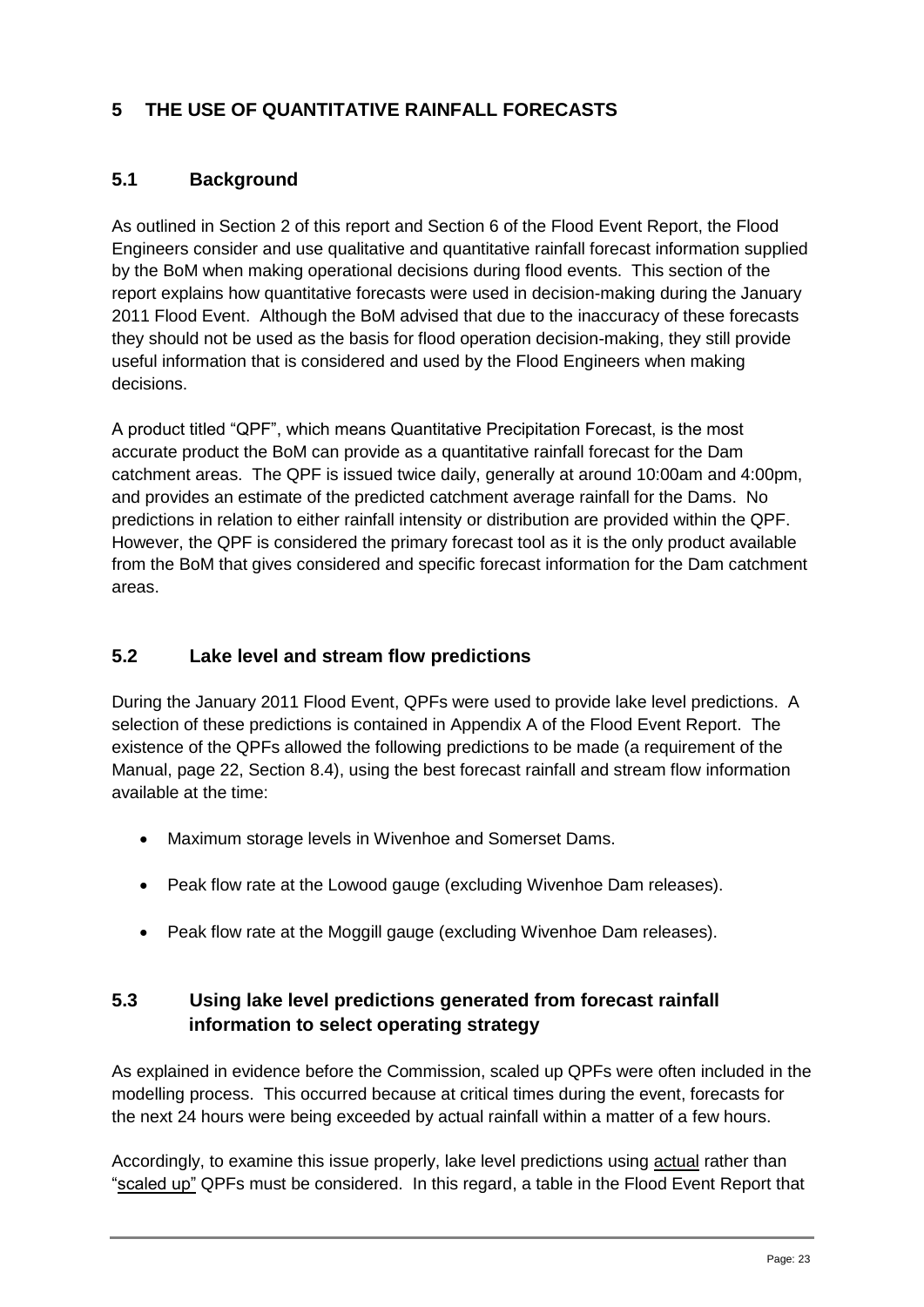shows lake level predictions for Wivenhoe Dam containing values greater than EL 74.0m, follows. As many of the lake level predictions in the Flood Event Report are based on "scaled up" QPFs, the following table also contains lake level predictions based on actual QPFs.

| Date and time           | <b>Run</b> | Lower<br>bound<br>and<br>upper<br>bound<br>24 hour<br>QPF<br>(mm) | Average<br>24 hour<br>QPF<br>(mm) | <b>Catchment</b><br>average<br>rainfall<br>since<br>QPF<br>issued<br>(mm) | <b>Scaling</b><br><b>Factor used</b><br>on average<br>QPF<br>after<br>accounting<br>for rain<br>recorded in<br>the forecast<br>period<br><b>as</b><br>contained<br>in<br>the<br><b>Flood Event</b><br>Report | Wivenhoe<br>lake level<br>prediction<br>shown in<br>the Flood<br>Event<br>Report<br>using<br>"scaled<br>up"<br>QPF<br>(m AHD) | Wivenhoe<br>lake level<br>prediction<br>using<br>actual<br>lower<br>bound<br>QPF<br>(m AHD) | Wivenhoe<br>lake level<br>prediction<br>using<br>actual<br>upper<br>bound<br>QPF<br>(m AHD) |
|-------------------------|------------|-------------------------------------------------------------------|-----------------------------------|---------------------------------------------------------------------------|--------------------------------------------------------------------------------------------------------------------------------------------------------------------------------------------------------------|-------------------------------------------------------------------------------------------------------------------------------|---------------------------------------------------------------------------------------------|---------------------------------------------------------------------------------------------|
| Before 09/01/2011 20:00 | $1 - 21$   | $\blacksquare$                                                    | $\mathbf{r}$                      | $\blacksquare$                                                            | ä,                                                                                                                                                                                                           | $\mathbf{r}$                                                                                                                  | <74.0                                                                                       | <74.0                                                                                       |
| Sun 09/01/2011 20:00    | 22         | $50 - 80$                                                         | 65                                | 54                                                                        | 206%                                                                                                                                                                                                         | 74.1                                                                                                                          | 72.7                                                                                        | 72.7                                                                                        |
| Mon 10/01/2011 01:00    | 23         | $50 - 80$                                                         | 65                                | 71                                                                        | 232%                                                                                                                                                                                                         | 74.7                                                                                                                          | 72.9                                                                                        | 73.0                                                                                        |
| Mon 10/01/2011 03:00    | 24         | $50 - 80$                                                         | 65                                | 72                                                                        | 234%                                                                                                                                                                                                         | 74.8                                                                                                                          | 73.0                                                                                        | 73.0                                                                                        |
| Mon 10/01/2011 04:00    | 25         | $50 - 80$                                                         | 65                                | 73                                                                        | 235%                                                                                                                                                                                                         | 74.5                                                                                                                          | 72.8                                                                                        | 72.8                                                                                        |
| Mon 10/01/2011 09:00    | 26         | $50 - 80$                                                         | 65                                | 82                                                                        | 249%                                                                                                                                                                                                         | 74.5                                                                                                                          | 72.9                                                                                        | 72.9                                                                                        |
| Mon 10/01/2011 12:00    | 27         | $50 - 100$                                                        | 75                                | 16                                                                        | 155%                                                                                                                                                                                                         | 75.6                                                                                                                          | 73.7                                                                                        | 75.1                                                                                        |
| Mon 10/01/2011 15:00    | 28         | $50 - 100$                                                        | 75                                | 30                                                                        | 147%                                                                                                                                                                                                         | 75.2                                                                                                                          | 73.7                                                                                        | 75.0                                                                                        |
| Mon 10/01/2011 16:00    | 29         | $25 - 50$                                                         | 38                                | $\Omega$                                                                  | 263%                                                                                                                                                                                                         | 75.7                                                                                                                          | 73.9                                                                                        | 74.4                                                                                        |
| Mon 10/01/2011 17:00    | 30         | $25 - 50$                                                         | 38                                | 0                                                                         | 132%                                                                                                                                                                                                         | 74.6                                                                                                                          | 74.0                                                                                        | 74.6                                                                                        |
| Mon 10/01/2011 20:00    | 31         | $25 - 50$                                                         | 38                                | $\overline{4}$                                                            | 142%                                                                                                                                                                                                         | 74.3                                                                                                                          | 73.7                                                                                        | 74.2                                                                                        |
| Tue 11/01/2011 00:00    | 32         | $25 - 50$                                                         | 38                                | 21                                                                        | 187%                                                                                                                                                                                                         | 74.1                                                                                                                          | 73.5                                                                                        | 73.8                                                                                        |
| Tue 11/01/2011 02:00    | 33         | $25 - 50$                                                         | 38                                | 36                                                                        | 226%                                                                                                                                                                                                         | 74.6                                                                                                                          | 73.9                                                                                        | 74.2                                                                                        |
| Tue 11/01/2011 03:00    | 34         | $25 - 50$                                                         | 38                                | 40                                                                        | 237%                                                                                                                                                                                                         | 74.8                                                                                                                          | 74.0                                                                                        | 74.1                                                                                        |
| Tue 11/01/2011 04:00    | 35         | $25 - 50$                                                         | 38                                | 48                                                                        | 258%                                                                                                                                                                                                         | 74.9                                                                                                                          | 74.1                                                                                        | 74.2                                                                                        |
| Tue 11/01/2011 07:00    | 36         | $25 - 50$                                                         | 38                                | 78                                                                        | 337%                                                                                                                                                                                                         | 76.2                                                                                                                          | 74.3                                                                                        | 74.3                                                                                        |
| After 11/01/2011 07:00  | $\sim$     | $\blacksquare$                                                    | $\sim$                            | $\blacksquare$                                                            | ۰                                                                                                                                                                                                            | $\sim$                                                                                                                        | >74.0                                                                                       | >74.0                                                                                       |

In practice, not all of the QPF upper and lower bound model runs were explicitly completed during the Event, although the results of these model runs could be inferred from other modelling results. Examples of these derivations are as follows:

- Between 20:00 on Sunday 9 January (Run 22) and 09:00 on Monday 10 January (Run 26), the rainfall associated with the majority of the upper bound 24 hour QPF issued at 16:00 on Sunday 9 January, had already fallen. Accordingly, after accounting for continuing loss rates (in the order of 0.5mm/hour to 1.0mm/hour), it was clear that model results using the actual upper bound QPF during this period would provide a generally identical result to the "without forecast" model results. This is demonstrated in the table above.
- Between 12:00 on Monday 10 January (Run 27) and 15:00 on Monday 10 January (Run 28), an average of the lower and upper bound QPF issued at 10:00 on Monday 10 January, combined with rain already experienced in the forecast period, was used as an input to the Flood-OPS model. Because these model runs account for rainfall on the ground, these results generally provide a reasonable estimate of the upper bound result and are also useful for planning purposes. This is demonstrated in the above table. This approach is considered particularly valid for the 24 hour QPF issued at 10:00, which only remains current for 6 hours as an updated QPF is issued at 16:00.
- Because model runs were confirming steady state continuing loss rates in the order of 0.5mm/hour to 1mm/hour, it was clear that model runs using forecasts of 25 millimetres over 24 hours would produce a very similar result to the "without forecast" model runs. This is demonstrated in the results for lower Run 29 to Run 36 shown in the above table.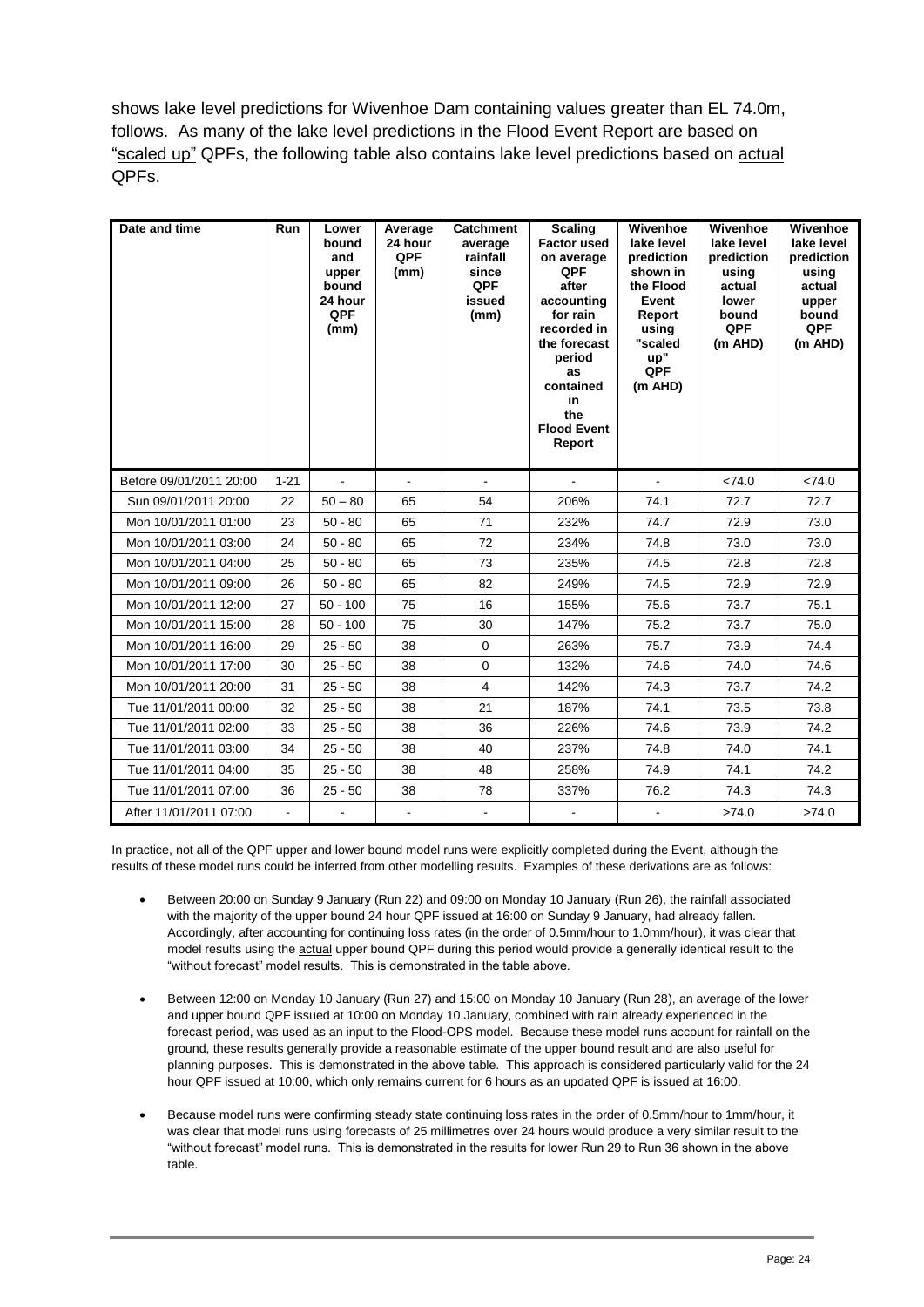**The table above shows that during the January 2011 Flood Event, the very first time a model run using the actual lower bound 24 hour QPFs predicted Wivenhoe Dam's lake level was likely to exceed 74.0m, was at 4:00am on Tuesday 11 January. Any suggestion that QPFs indicated Wivenhoe Dam's lake level was likely to exceed 74.0m before this time is incorrect.**

The following table explains how the QPFs and other rainfall forecast information provided by the BoM were used to make judgements to determine if the Wivenhoe Dam lake level was likely to exceed EL 74.0m during the January 2011 Flood Event.

| Date and time                                                                                     | Wivenhoe<br>lake level<br>prediction<br>using<br>actual<br>lower<br>bound<br><b>QPF</b><br>(m AHD) | Wivenhoe<br>lake level<br><b>Prediction</b><br>using<br>actual<br>upper<br>bound<br><b>QPF</b><br>(m AHD) | Forecast rainfall considerations associated with judging:<br>"Is Wivenhoe Dam's lake level likely to exceed EL 74.0m AHD?" as<br>stated on page 23 of the Manual.                                                                                                                                                                                                                                                                                                                                                                                                                                                                                                                                                                                                                                                                                                                                                                                                                                                                                                                                                                                     |
|---------------------------------------------------------------------------------------------------|----------------------------------------------------------------------------------------------------|-----------------------------------------------------------------------------------------------------------|-------------------------------------------------------------------------------------------------------------------------------------------------------------------------------------------------------------------------------------------------------------------------------------------------------------------------------------------------------------------------------------------------------------------------------------------------------------------------------------------------------------------------------------------------------------------------------------------------------------------------------------------------------------------------------------------------------------------------------------------------------------------------------------------------------------------------------------------------------------------------------------------------------------------------------------------------------------------------------------------------------------------------------------------------------------------------------------------------------------------------------------------------------|
| Prior to<br>10:00 on Monday<br>10 January 2011                                                    | <74.0                                                                                              | <74.0                                                                                                     | The QPFs issued prior to 10:00 on Monday 10/01/2011 were not high<br>enough to indicate that the Wivenhoe Dam's lake level was likely to exceed<br>EL 74.0m AHD. However, as explained in the Flood Event Report, the<br>QPFs issued on Sunday 9 January significantly underestimated rainfall.                                                                                                                                                                                                                                                                                                                                                                                                                                                                                                                                                                                                                                                                                                                                                                                                                                                       |
| <b>Between</b><br>10:00 on Monday<br>10 January 2011<br>and<br>16:00 on Monday<br>10 January 2011 | <74.0                                                                                              | >74.0                                                                                                     | The lower bound QPF issued at 10:00 on Monday 10/01/2011 (50mm in<br>the next 24 hours) was not high enough to indicate that the Wivenhoe<br>Dam's lake level was likely to exceed EL 74.0m AHD.<br>The upper bound QPF issued at 10:00 on Monday 10/01/2011 (100mm in<br>the next 24 hours) was high enough to indicate that the Wivenhoe Dam's<br>lake level was likely to exceed EL 74.0m AHD.<br>The rainfall system was forecast to be moving south and clear of the Dam<br>catchments. Accordingly, increasing releases during this period, combined<br>with a forecast southward moving rainfall system, had the potential to<br>significantly increase urban flooding below Moggill.<br>Additionally, the forecast southward movement of the rainfall system was<br>expected to show a significantly reduced QPF when issued at 16:00.<br>Accordingly a zero weight was assigned to the upper bound forecast and it<br>was judged possible, but not likely, that Wivenhoe Dam's lake level would<br>exceed EL 74.0m AHD as a result of the QPF issued at 10:00 on Monday<br>10 January.<br>The QPF issued at 16:00 would be examined closely. |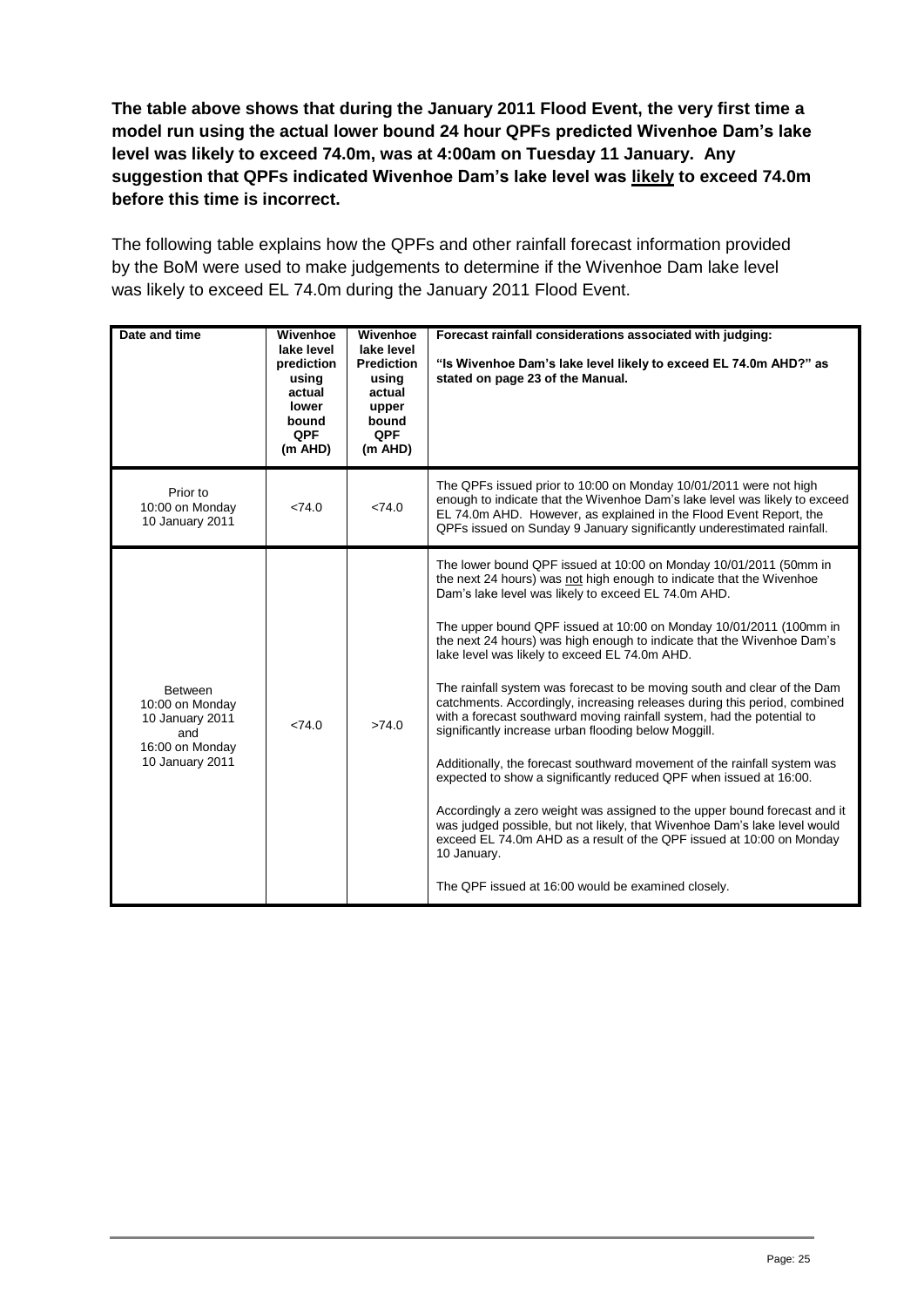| Date and time                                                                                       | Wivenhoe                                                                        | Wivenhoe                                                                                      | Forecast rainfall considerations associated with judging:                                                                                                                                                                                                                                                                                                                                                                                                                                                                                                                                                                                                                                                                                                                                                                                                                                                                                                                                                             |
|-----------------------------------------------------------------------------------------------------|---------------------------------------------------------------------------------|-----------------------------------------------------------------------------------------------|-----------------------------------------------------------------------------------------------------------------------------------------------------------------------------------------------------------------------------------------------------------------------------------------------------------------------------------------------------------------------------------------------------------------------------------------------------------------------------------------------------------------------------------------------------------------------------------------------------------------------------------------------------------------------------------------------------------------------------------------------------------------------------------------------------------------------------------------------------------------------------------------------------------------------------------------------------------------------------------------------------------------------|
|                                                                                                     | lake level<br>prediction<br>using<br>actual<br>lower<br>bound<br>QPF<br>(m AHD) | lake level<br><b>Prediction</b><br>using<br>actual<br>upper<br>bound<br><b>QPF</b><br>(m AHD) | "Is Wivenhoe Dam's lake level likely to exceed EL 74.0m AHD?" as<br>stated on page 23 of the Manual.                                                                                                                                                                                                                                                                                                                                                                                                                                                                                                                                                                                                                                                                                                                                                                                                                                                                                                                  |
|                                                                                                     | <74.0                                                                           | >74.0                                                                                         | As expected, the QPF issued at 16:00 showed a significantly reduced<br>rainfall forecast of between 25mm to 50mm for the next 24 hours, when<br>compared to the previous forecast of 50mm to 100mm.<br>This QPF reinforced the qualitative forecast indications that the rainfall<br>system was moving south and clear of the Dam catchments. Accordingly,<br>increasing releases during this period, combined with a forecast southward<br>moving rainfall system, had the potential to worsen urban flooding below<br>Moggill.                                                                                                                                                                                                                                                                                                                                                                                                                                                                                      |
| <b>Between</b><br>16:00 on Monday<br>10 January 2011<br>and<br>04:00 on Tuesday<br>11 January 2011  |                                                                                 |                                                                                               | The flash flooding experienced in the Lockyer catchment and the potential<br>adverse impacts of increasing releases to combine with these flows was<br>also a consideration during this period.<br>The lower bound QPF issued at 16:00 on Monday 10/01/2011 (25mm in<br>the next 24 hours) was not high enough to indicate that the Wivenhoe<br>Dam's lake level was likely to exceed EL 74.0m AHD.<br>The upper bound QPF issued at 10:00 on Monday 10/01/2011 (50mm in<br>the next 24 hours) was high enough to indicate that the Wivenhoe Dam's<br>lake level could exceed EL 74.0m AHD.<br>The continued forecast southward movement of the rainfall system<br>indicated that the rainfall could move clear of the dam catchments on<br>Tuesday 11 January.<br>Accordingly a zero weight was assigned to the upper bound forecast and it<br>was judged possible, but not likely, that Wivenhoe Dam's lake level would<br>exceed EL 74.0m AHD as a result of the QPF issued at 16:00 on Monday<br>10 January 2011. |
| <b>Between</b><br>04:00 on Tuesday<br>11 January 2011<br>and<br>07:00 on Tuesday<br>11 January 2011 | >74.0                                                                           | >74.0                                                                                         | It became clear during this period that the QPF issued at 16:00 on Monday<br>10 January 2011 was incorrect and had greatly underestimated rainfall.<br>Accordingly, during this period, it was judged likely that Wivenhoe Dam's<br>lake level would exceed EL 74.0m AHD.<br>The transition to Strategy W4 occurred at the end of this period after the<br>Flood Engineers investigated all other possible options, discussed updated<br>forecast information with the BoM and were certain the Dam's lake level<br>would exceed EL 74.0m AHD.<br>Transitioning to Strategy W4 at the beginning of this period would not have<br>altered the outcome of the flood.                                                                                                                                                                                                                                                                                                                                                    |
| After<br>07:00 on Tuesday<br>11 January 2011                                                        | >74.0                                                                           | >74.0                                                                                         | It was clear Wivenhoe Dam's lake levels would exceed EL 74.0m AHD<br>during this period and Strategy W4 was invoked.                                                                                                                                                                                                                                                                                                                                                                                                                                                                                                                                                                                                                                                                                                                                                                                                                                                                                                  |

In summary, the table above demonstrates how the best available forecast rainfall information provided by the BoM was used to consider lake level predictions during the January 2011 Flood Event in accordance with the Manual.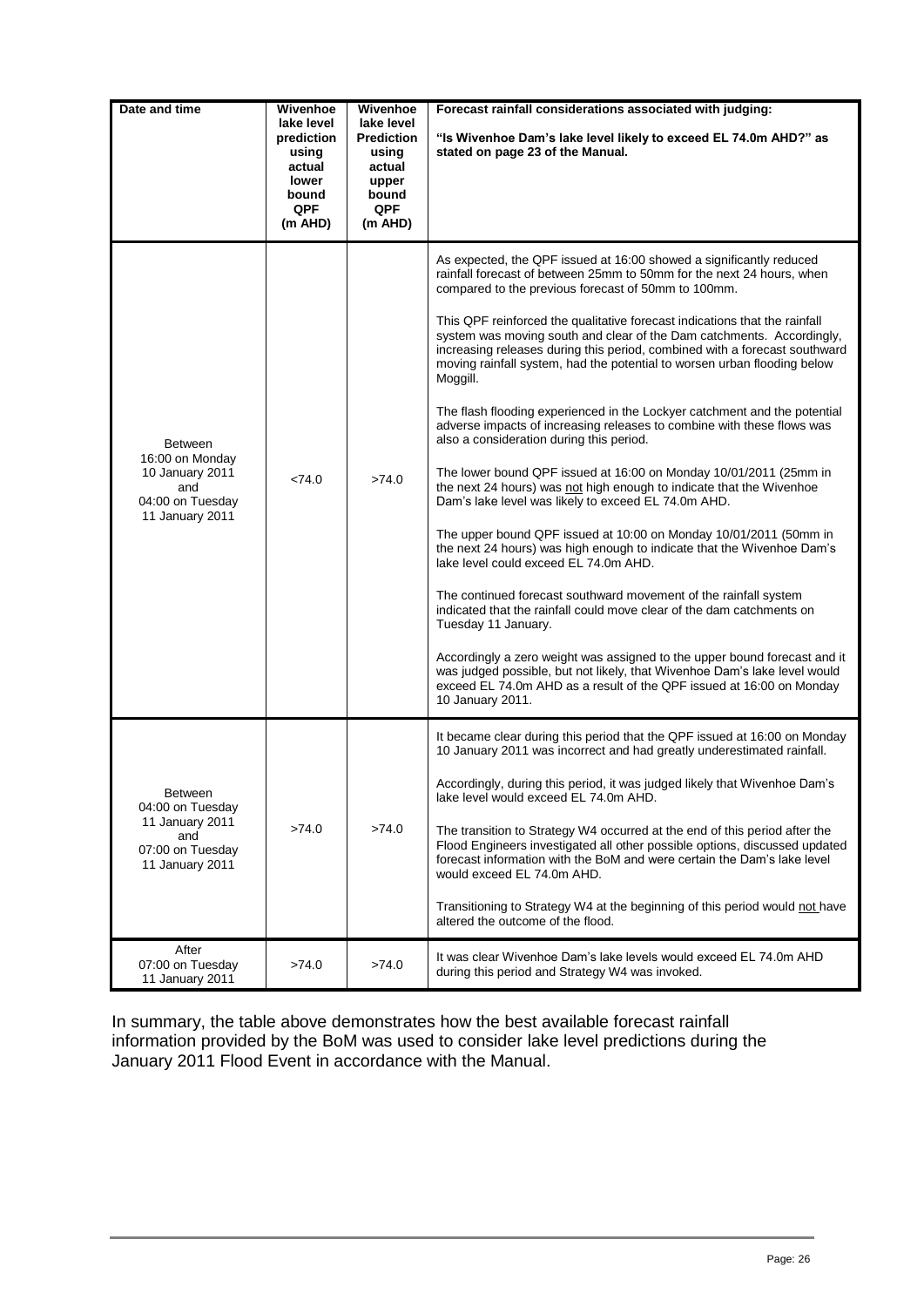# **6 OTHER ISSUES FOR CLARIFICATION**

Following are some additional issues for clarification that may help in developing a full understanding of the January 2011 Flood Event.

# **6.1 Closely spaced floods and the January 2011 Flood Event**

Comparisons have been made between the January 2011 Flood Event and the closely spaced floods referred to in the Manual. The closely spaced floods referred to in the Manual are two separate and distinct flood events resulting from separate and distinct weather systems. They are characterised by a clear interval of approximately seven days between the peak of the first flood event and the onset of the second flood event. The characteristics of the January 2011 Flood Event are entirely different, as explained below:

- The January 2011 Flood Event was an individual flood event, not two separate flood events.
- The January 2011 Flood Event was caused by a single weather system, not two separate weather systems.
- The January 2011 Flood Event was categorised by a dual peaked hydrograph, with a time interval between the hydrograph peaks of 29 hours. It did not have a clear interval between peaks of approximately seven days.

Additionally, there has never been a flood event similar to the January 2011 Flood Event recorded in the Brisbane Basin.

#### **6.2 Role of Seqwater**

It is important Seqwater"s role in the January 2011 Flood Event be clearly understood. In particular, the following should be noted:

- Seqwater is responsible for operating Wivenhoe Dam and Somerset Dam during flood events in accordance with the Manual.
- Seqwater is not required to provide flood warnings directly to the public. This is the responsibility of other agencies.
- Seqwater is not responsible for predicting water levels along the Brisbane River, Bremer River or Lockyer Creek. Seqwater is only responsible for estimating flood flow, not flood height information. The estimation of flood height information is the responsibility of other agencies.
- Seqwater is not responsible for defining areas that would be impacted by flooding. This is the responsibility of other agencies.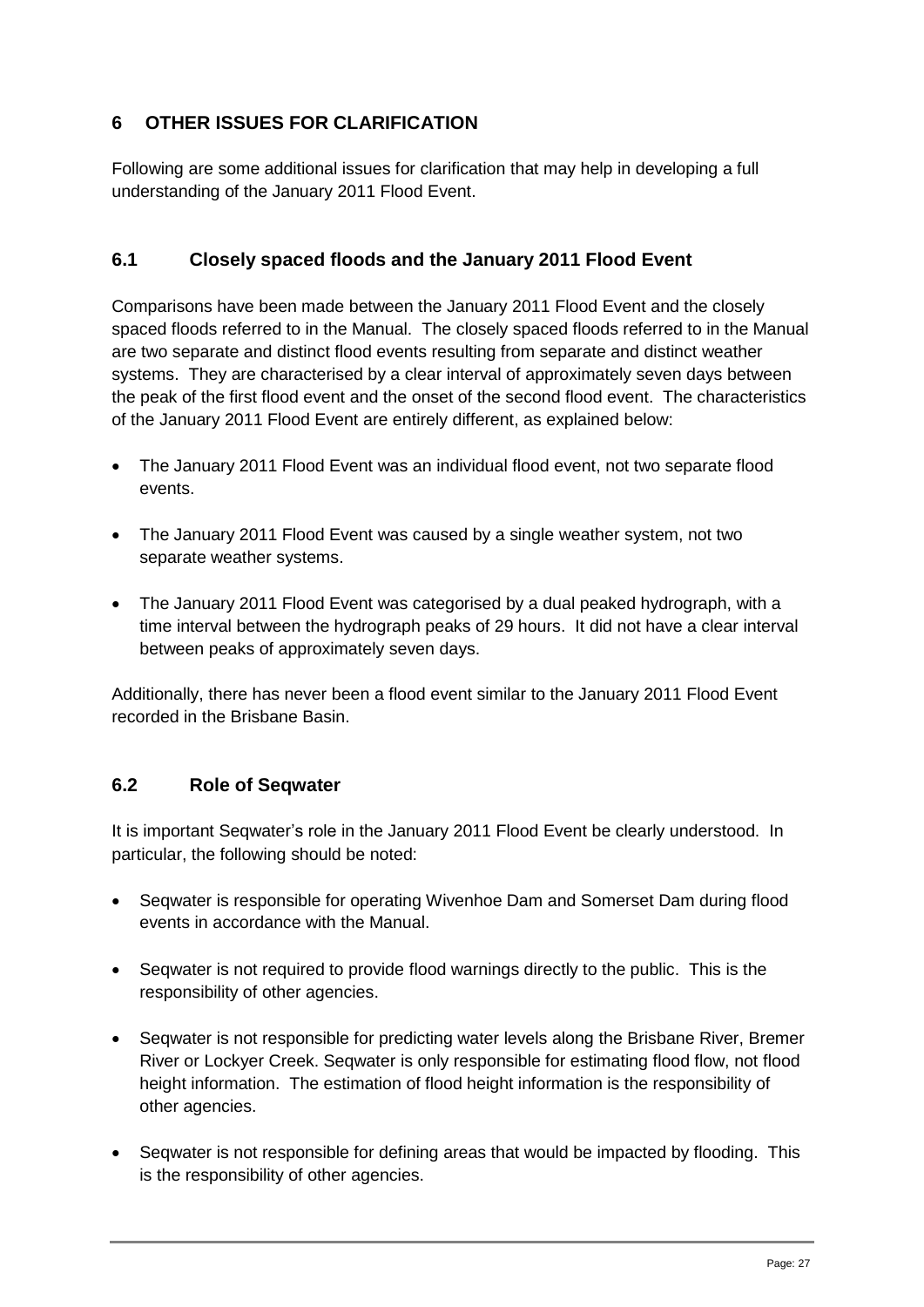# **6.3 Use of a hydrodynamic model**

It is not essential to use a hydrodynamic model to operate Somerset and Wivenhoe Dams during flood events.

As described in Section 4 of this report, hydrodynamic models are used to estimate flood heights using flood flows derived from hydrologic models. In this context, hydrodynamic models generally do not generate flows directly from rainfall, however, they are dependent on flows estimated using hydrologic models. Thus the accuracy of hydrodynamic modelling is highly dependent upon the accuracy of the input flows.

As explained in Section 6.2 of this report, Seqwater does not estimate flood heights during flood events as this is the responsibility of other agencies. Seqwater assesses risks and consequences of dam operations by combining dam releases with flood flows from other parts of the catchment. These are estimated using hydrologic models. The potential flood damages of these combined flows are determined using Flood Damage Tables which are derived by other responsible agencies. The Flood Damage Tables are based on flow, not height.

The hydrodynamic models applied during the January 2011 Flood Event were calibrated to the 1974 flood event, which was understood to have a peak flow rate of approximately 10,000m<sup>3</sup>/s. Gaugings undertaken during the January 2011 Flood Event using modern technology, showed the flow rate of the 1974 flood event was potentially much higher than previously understood. This fact has also been independently verified since the January 2011 Flood Event. However, even if a working and fully calibrated hydrodynamic model was available, its use would not have impacted the management of Dam releases during the January 2011 Flood Event.

Overall, the major consideration in operating the Dams during flood events is the accurate estimation of flow rates and volumes at any singular point in time. These estimations are best determined in real time using appropriately configured and calibrated hydrologic models.